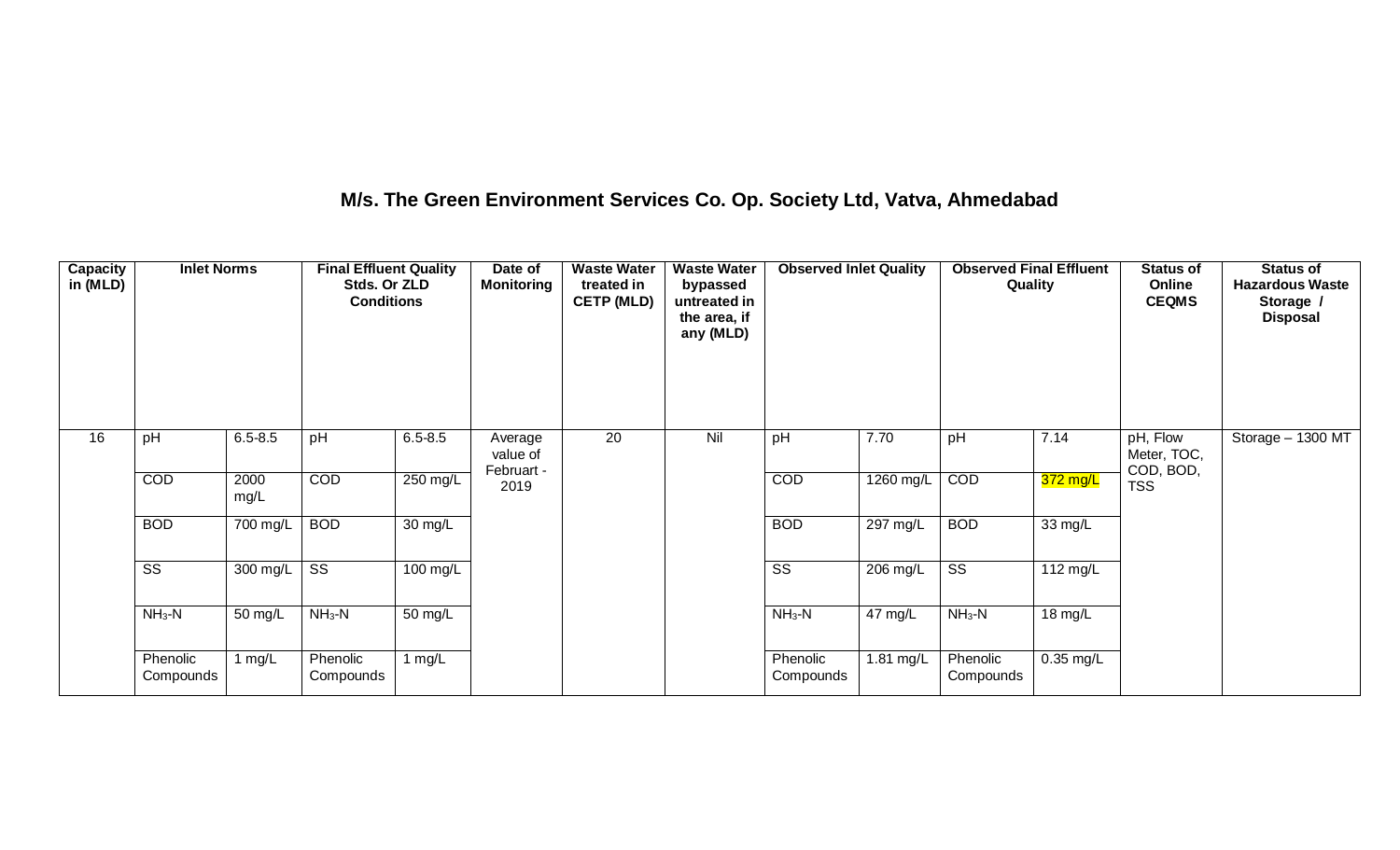### **M/s. Odhav Enviro Project Ltd., Odhav, Ahmedabad**

| Capacity<br>in (MLD) | <b>Inlet Norms</b>     |              | <b>Final Effluent Quality</b><br>Stds. Or ZLD<br><b>Conditions</b> |                    | Date of<br><b>Monitoring</b>            | <b>Waste Water</b><br>treated in<br><b>CETP (MLD)</b> | <b>Waste Water</b><br>bypassed<br>untreated in<br>the area, if<br>any (MLD) | <b>Observed Inlet Quality</b> |                          | <b>Observed Final Effluent</b><br>Quality | <b>Status of</b><br>Online<br><b>CEQMS</b>   | <b>Status of</b><br><b>Hazardous Waste</b><br>Storage /<br><b>Disposal</b> |
|----------------------|------------------------|--------------|--------------------------------------------------------------------|--------------------|-----------------------------------------|-------------------------------------------------------|-----------------------------------------------------------------------------|-------------------------------|--------------------------|-------------------------------------------|----------------------------------------------|----------------------------------------------------------------------------|
| 1.6                  | pH                     | $6.5 - 8.5$  | pH                                                                 | $6.5 - 8.5$        | No Visit in<br>the month<br>of Februart | 1.00                                                  | Nil                                                                         | pH                            | $\sim$                   | pH<br>$\sim$                              | Flow meter at<br>inlet & outlet,<br>COD, pH, | $\sim$                                                                     |
|                      | COD                    | 2000<br>mg/L | COD                                                                | 250 mg/L           | $-2019$                                 |                                                       |                                                                             | <b>COD</b>                    | $\sim$                   | <b>COD</b><br>$\sim$                      | TSS, BOD                                     |                                                                            |
|                      | <b>BOD</b>             | 700 mg/L     | <b>BOD</b>                                                         | 30 mg/L            |                                         |                                                       |                                                                             | <b>BOD</b>                    | $\sim$                   | <b>BOD</b><br>$\sim$                      |                                              |                                                                            |
|                      | $\overline{\text{SS}}$ | 300 mg/L     | $\overline{\text{ss}}$                                             | $100 \text{ mg/L}$ |                                         |                                                       |                                                                             | $\overline{\text{SS}}$        | $\blacksquare$           | $\overline{\text{SS}}$<br>$\blacksquare$  |                                              |                                                                            |
|                      | $NH3-N$                | 50 mg/L      | $NH3-N$                                                            | 50 mg/L            |                                         |                                                       |                                                                             | $NH3-N$                       | $\overline{\phantom{a}}$ | $NH3-N$<br>$\blacksquare$                 |                                              |                                                                            |
|                      | Phenolic<br>Compounds  | 1 mg/L       | Phenolic<br>Compounds                                              | 1 $mg/L$           |                                         |                                                       |                                                                             | Phenolic<br>Compounds         | $\sim$                   | Phenolic<br>Compounds                     |                                              |                                                                            |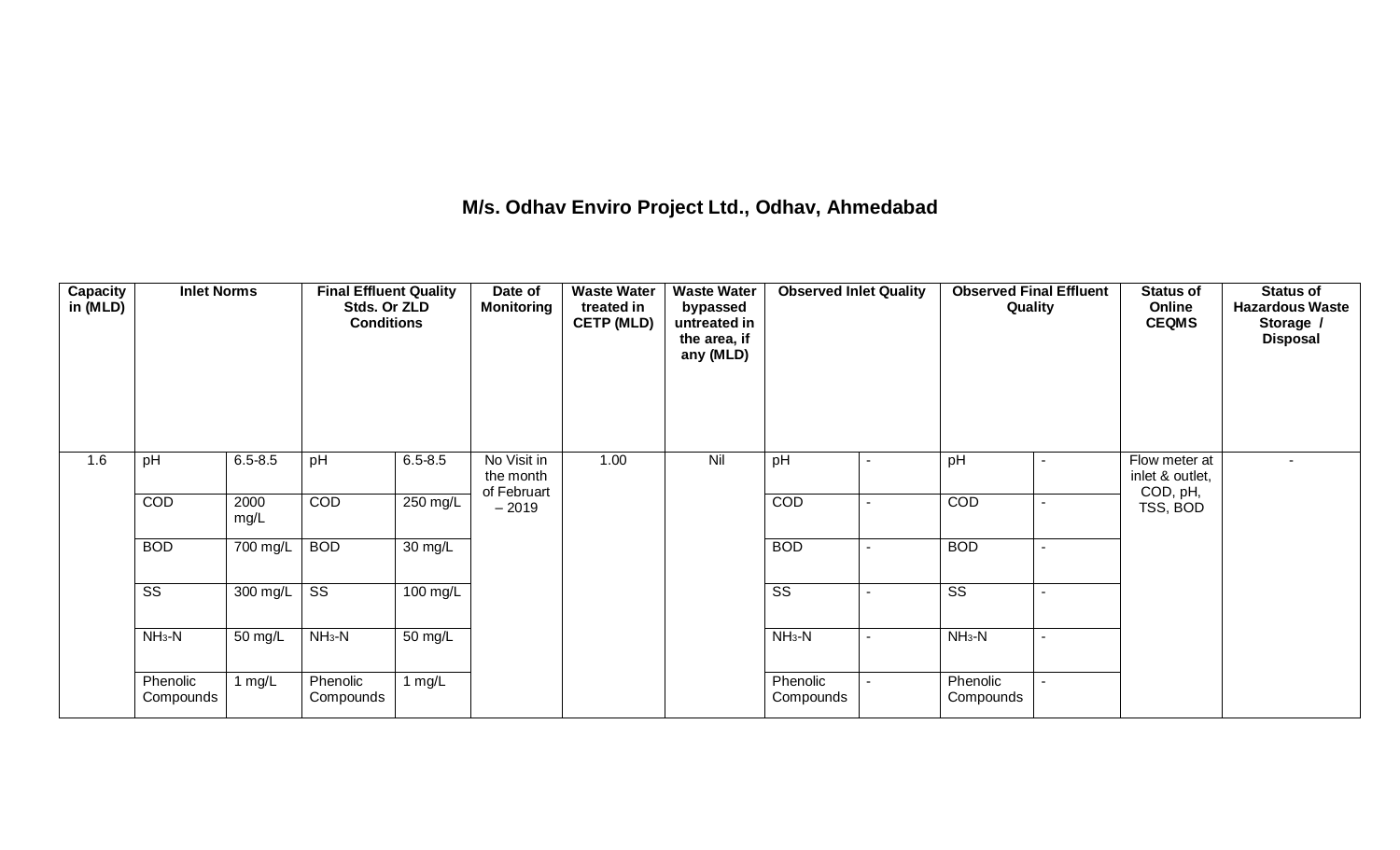## **M/s. Gujarat Vepari Maha Mandal Sahkari Udhyogik Vasahat Ltd, Ahmedabad**

| Capacity<br>in (MLD) | <b>Inlet Norms</b>    |              | <b>Final Effluent Quality</b><br>Stds. Or ZLD<br><b>Conditions</b> |             | Date of<br><b>Monitoring</b>              | <b>Waste Water</b><br>treated in<br><b>CETP (MLD)</b> | <b>Waste Water</b><br>bypassed<br>untreated in<br>the area, if<br>any (MLD) | <b>Observed Inlet Quality</b> |                | <b>Observed Final Effluent</b><br>Quality |                | <b>Status of</b><br>Online<br><b>CEQMS</b> | <b>Status of</b><br><b>Hazardous Waste</b><br>Storage /<br><b>Disposal</b> |
|----------------------|-----------------------|--------------|--------------------------------------------------------------------|-------------|-------------------------------------------|-------------------------------------------------------|-----------------------------------------------------------------------------|-------------------------------|----------------|-------------------------------------------|----------------|--------------------------------------------|----------------------------------------------------------------------------|
| 1.00                 | pH                    | $6.5 - 8.5$  | pH                                                                 | $6.5 - 8.5$ | No Visit in<br>the month<br>of Februart - | 0.60                                                  | Nil                                                                         | pH                            | $\sim$         | pH                                        | $\sim$         | Flow Meter                                 | $\overline{\phantom{a}}$                                                   |
|                      | COD                   | 2000<br>mg/L | <b>COD</b>                                                         | 250 mg/L    | 2019                                      |                                                       |                                                                             | COD                           | $\blacksquare$ | COD                                       | $\blacksquare$ |                                            |                                                                            |
|                      | <b>BOD</b>            | 700 mg/L     | <b>BOD</b>                                                         | 30 mg/L     |                                           |                                                       |                                                                             | <b>BOD</b>                    | $\sim$         | <b>BOD</b>                                | $\sim$         |                                            |                                                                            |
|                      | SS                    | 300 mg/L     | SS                                                                 | 100 mg/L    |                                           |                                                       |                                                                             | SS                            | $\sim$         | SS                                        | $\sim$         |                                            |                                                                            |
|                      | $NH3-N$               | 50 mg/L      | $NH3-N$                                                            | 50 mg/L     |                                           |                                                       |                                                                             | $NH_3-N$                      | $\sim$         | $NH3-N$                                   | $\sim$         |                                            |                                                                            |
|                      | Phenolic<br>Compounds | 1 $mg/L$     | Phenolic<br>Compounds                                              | 1 $mg/L$    |                                           |                                                       |                                                                             | Phenolic<br>Compounds         | $\sim$         | Phenolic<br>Compounds                     | $\sim$         |                                            |                                                                            |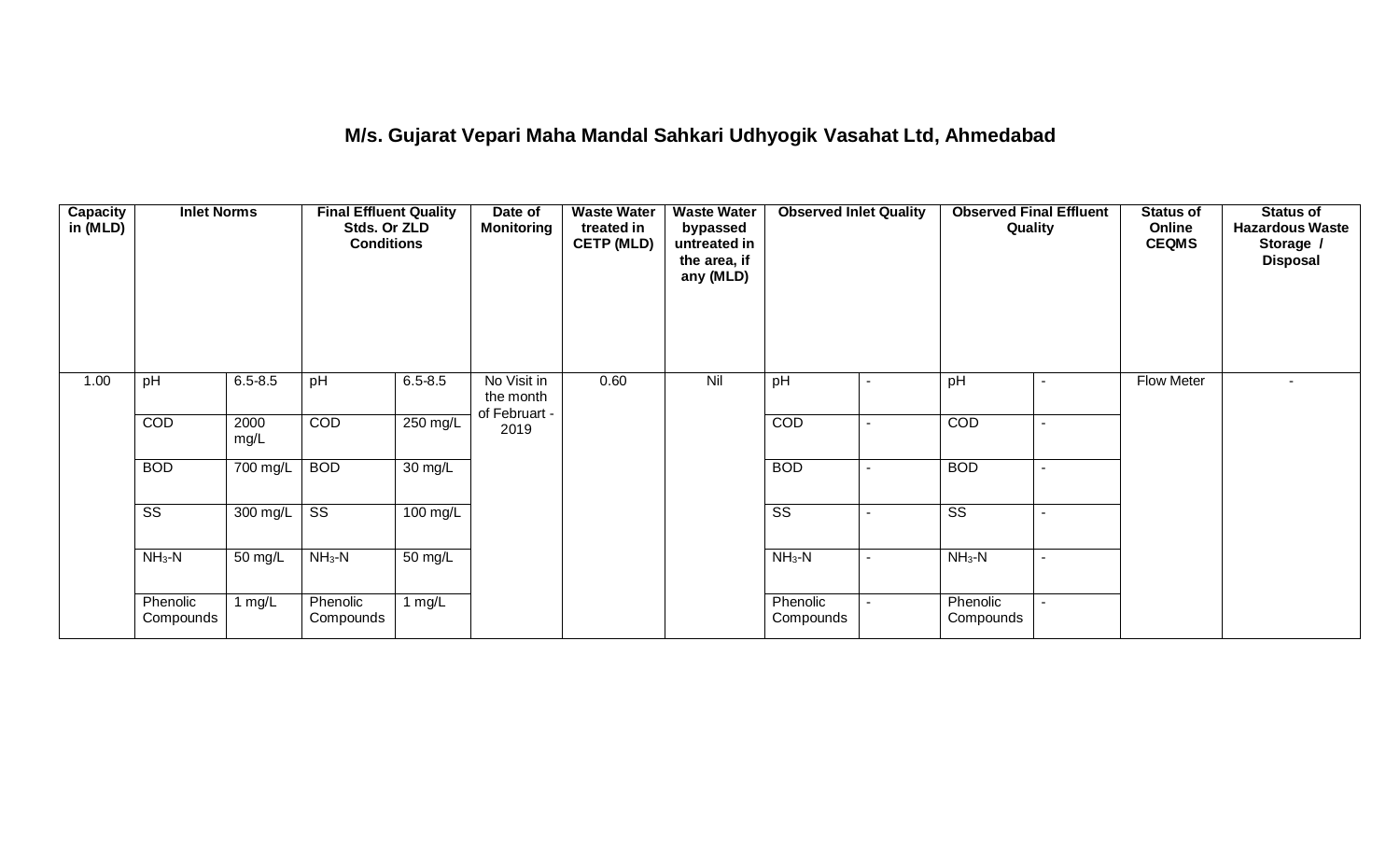# **M/s. Odhav Green Enviro Project Association, Odhav, Ahmedabad**

| <b>Capacity</b><br>in (MLD) | <b>Inlet Norms</b>    |             | <b>Final Effluent Quality</b><br>Stds. Or ZLD<br><b>Conditions</b> |             | Date of<br><b>Monitoring</b>              | <b>Waste Water</b><br>treated in<br><b>CETP (MLD)</b> | <b>Waste Water</b><br>bypassed<br>untreated in<br>the area, if<br>any (MLD) | <b>Observed Inlet Quality</b> |                          | <b>Observed Final Effluent</b><br>Quality |                          | <b>Status of</b><br>Online<br><b>CEQMS</b> | <b>Status of</b><br><b>Hazardous Waste</b><br>Storage /<br><b>Disposal</b> |
|-----------------------------|-----------------------|-------------|--------------------------------------------------------------------|-------------|-------------------------------------------|-------------------------------------------------------|-----------------------------------------------------------------------------|-------------------------------|--------------------------|-------------------------------------------|--------------------------|--------------------------------------------|----------------------------------------------------------------------------|
| 1.00                        | pH                    | $6.5 - 8.5$ | pH                                                                 | $6.5 - 8.5$ | No Visit in<br>the month<br>of Februart - | 0.60                                                  | Nil                                                                         | pH                            |                          | pH                                        |                          | $\blacksquare$                             | $\sim$                                                                     |
|                             | COD                   | 750 mg/L    | COD                                                                | 250 mg/L    | 2019                                      |                                                       |                                                                             | COD                           | $\blacksquare$           | <b>COD</b>                                | $\sim$                   |                                            |                                                                            |
|                             | <b>BOD</b>            | 250 mg/L    | <b>BOD</b>                                                         | 30 mg/L     |                                           |                                                       |                                                                             | <b>BOD</b>                    | $\overline{\phantom{a}}$ | <b>BOD</b>                                | $\overline{\phantom{a}}$ |                                            |                                                                            |
|                             | SS                    | 300 mg/L    | $\overline{\text{ss}}$                                             | 100 mg/L    |                                           |                                                       |                                                                             | SS                            |                          | $\overline{\text{ss}}$                    |                          |                                            |                                                                            |
|                             | $NH3-N$               | 50 mg/L     | $NH3-N$                                                            | 50 mg/L     |                                           |                                                       |                                                                             | $NH3-N$                       | $\sim$                   | $NH_3-N$                                  | $\sim$                   |                                            |                                                                            |
|                             | Phenolic<br>Compounds | 1 $mg/L$    | Phenolic<br>Compounds                                              | 1 $mg/L$    |                                           |                                                       |                                                                             | Phenolic<br>Compounds         |                          | Phenolic<br>Compounds                     | $\sim$                   |                                            |                                                                            |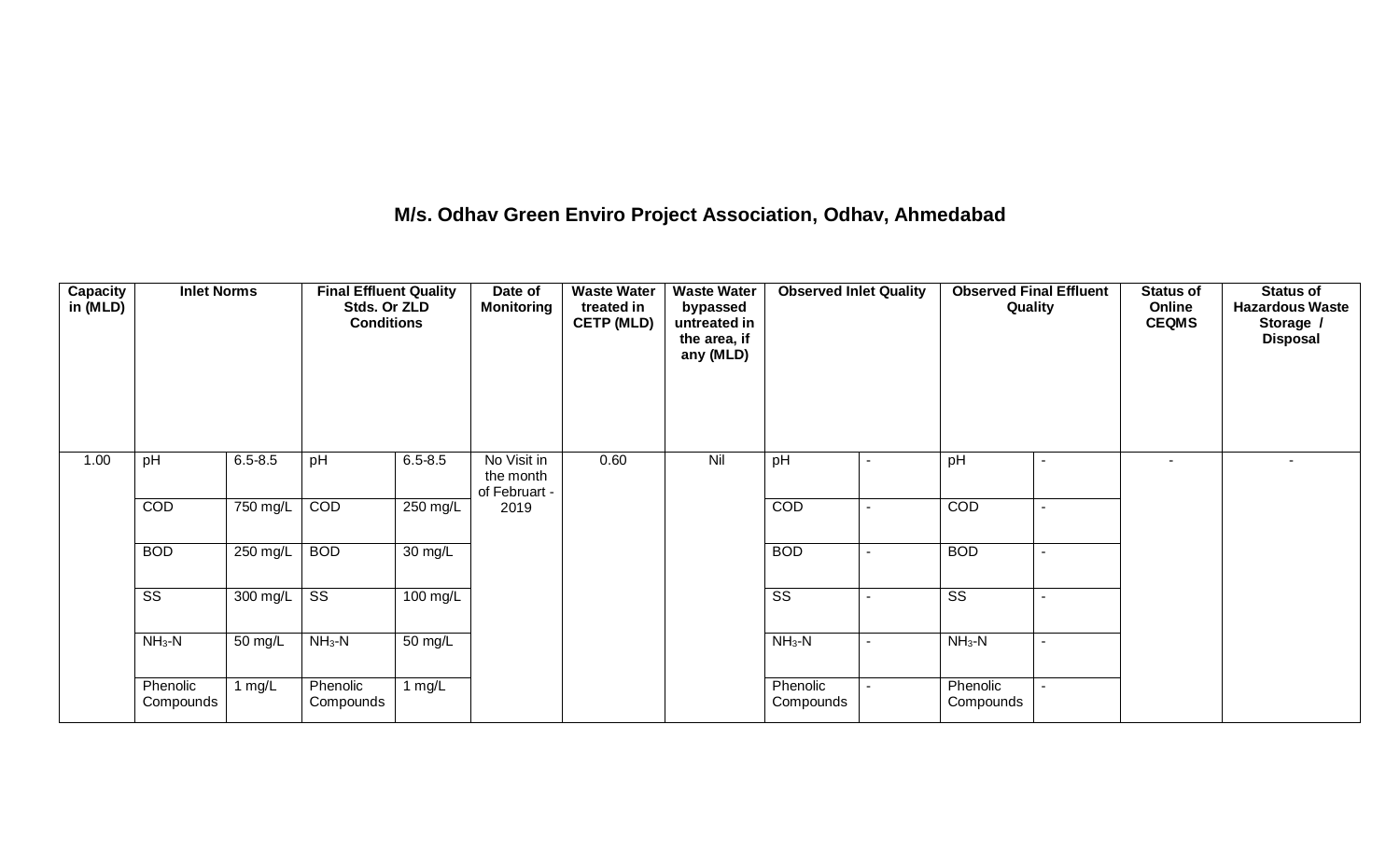### **M/s. Naroda Enviro Project Ltd., Naroda, Ahmedabad**

| Capacity<br>in (MLD) | <b>Inlet Norms</b>    |              | <b>Final Effluent Quality</b><br>Stds. Or ZLD<br><b>Conditions</b> |             | Date of<br><b>Monitoring</b>      | <b>Waste Water</b><br>treated in<br><b>CETP (MLD)</b> | <b>Waste Water</b><br>bypassed<br>untreated in<br>the area, if<br>any (MLD) | <b>Observed Inlet Quality</b> |           | <b>Observed Final Effluent</b><br>Quality |             | <b>Status of</b><br>Online<br><b>CEQMS</b> | <b>Status of</b><br><b>Hazardous Waste</b><br>Storage /<br><b>Disposal</b> |
|----------------------|-----------------------|--------------|--------------------------------------------------------------------|-------------|-----------------------------------|-------------------------------------------------------|-----------------------------------------------------------------------------|-------------------------------|-----------|-------------------------------------------|-------------|--------------------------------------------|----------------------------------------------------------------------------|
| 3.00                 | pH                    | $6.5 - 8.5$  | pH                                                                 | $6.5 - 8.5$ | Average<br>value of<br>Februart - | 3.00                                                  | Nil                                                                         | pH                            | 7.74      | pH                                        | 7.16        | $\sim$                                     |                                                                            |
|                      | COD                   | 2000<br>mg/L | <b>COD</b>                                                         | 250 mg/L    | 2019                              |                                                       |                                                                             | COD                           | 3238 mg/L | COD                                       | 1890 mg/L   |                                            |                                                                            |
|                      | <b>BOD</b>            | 700 mg/L     | <b>BOD</b>                                                         | 30 mg/L     |                                   |                                                       |                                                                             | <b>BOD</b>                    | 548 mg/L  | <b>BOD</b>                                | 494 mg/L    |                                            |                                                                            |
|                      | SS                    | 300 mg/L     | SS                                                                 | 100 mg/L    |                                   |                                                       |                                                                             | $\overline{\text{SS}}$        | 296 mg/L  | $\overline{\text{ss}}$                    | 295 mg/L    |                                            |                                                                            |
|                      | $NH3-N$               | 50 mg/L      | $NH3-N$                                                            | 50 mg/L     |                                   |                                                       |                                                                             | $NH3-N$                       | 50 mg/L   | $NH3-N$                                   | $62$ mg/L   |                                            |                                                                            |
|                      | Phenolic<br>Compounds | 1 $mg/L$     | Phenolic<br>Compounds                                              | 1 $mg/L$    |                                   |                                                       |                                                                             | Phenolic<br>Compounds         | 1.18 mg/L | Phenolic<br>Compounds                     | $6.17$ mg/L |                                            |                                                                            |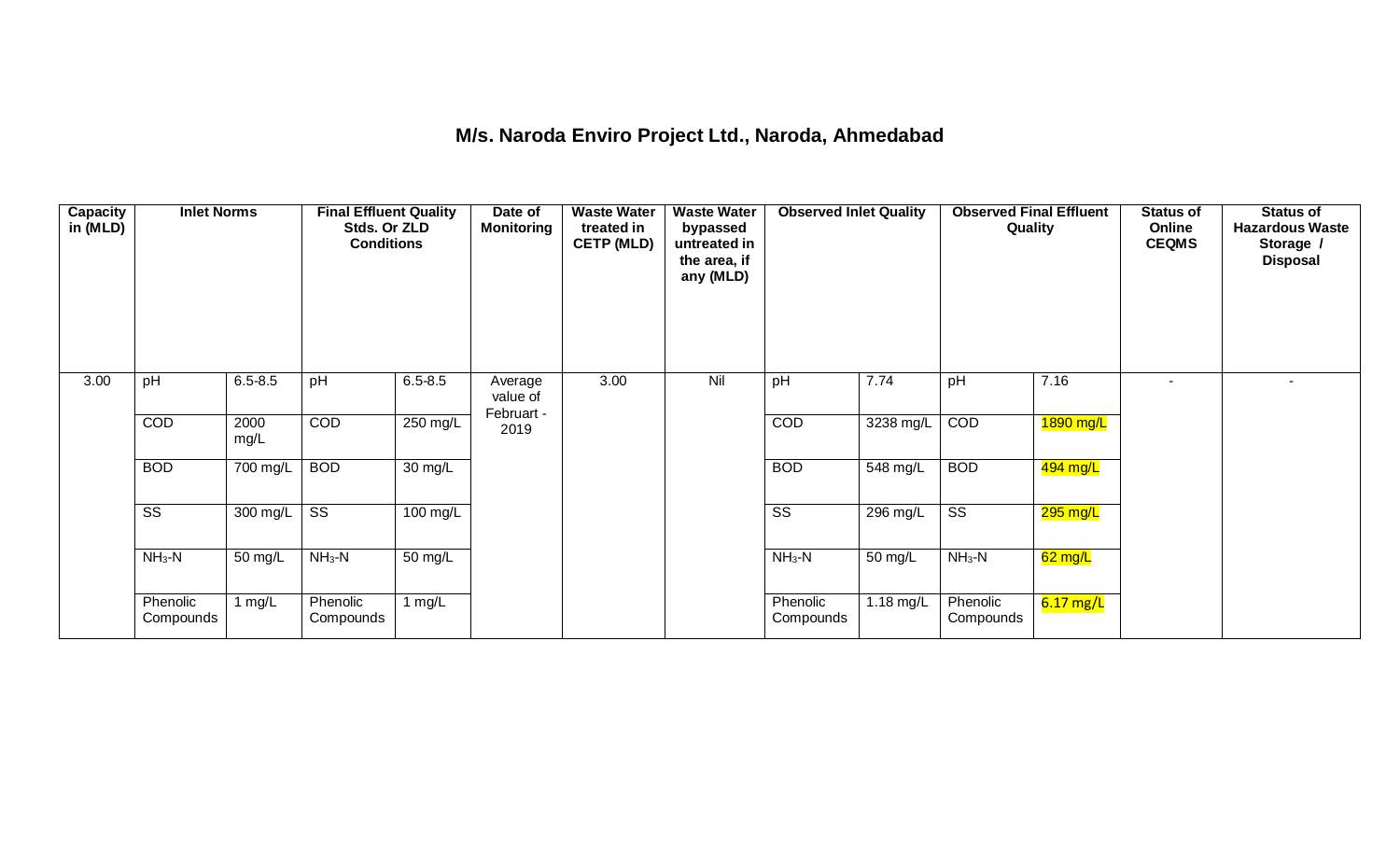### **M/s. Narol Dyestuff Enviro Society., Narol, Ahmedabad**

| Capacity<br>in (MLD) | <b>Inlet Norms</b>    |              | <b>Final Effluent Quality</b><br>Stds. Or ZLD<br><b>Conditions</b> |             | Date of<br><b>Monitoring</b>      | <b>Waste Water</b><br>treated in<br><b>CETP (MLD)</b> | <b>Waste Water</b><br>bypassed<br>untreated in<br>the area, if<br>any (MLD) | <b>Observed Inlet Quality</b> |           | <b>Observed Final Effluent</b><br>Quality |                   | <b>Status of</b><br>Online<br><b>CEQMS</b> | <b>Status of</b><br><b>Hazardous Waste</b><br>Storage /<br><b>Disposal</b> |
|----------------------|-----------------------|--------------|--------------------------------------------------------------------|-------------|-----------------------------------|-------------------------------------------------------|-----------------------------------------------------------------------------|-------------------------------|-----------|-------------------------------------------|-------------------|--------------------------------------------|----------------------------------------------------------------------------|
| 0.10                 | pH                    | $6.5 - 8.5$  | pH                                                                 | $6.5 - 8.5$ | Average<br>value of<br>Februart - | 0.015                                                 | Nil                                                                         | pH                            | 8.12      | pH                                        | 7.91              | $\sim$                                     | Storage - 15 MT<br>Disposal - 18 MT                                        |
|                      | COD                   | 1500<br>mg/L | <b>COD</b>                                                         | 250 mg/L    | 2019                              |                                                       |                                                                             | COD                           | 1933 mg/L | COD                                       | 181 mg/L          |                                            |                                                                            |
|                      | <b>BOD</b>            | 500 mg/L     | <b>BOD</b>                                                         | 30 mg/L     |                                   |                                                       |                                                                             | <b>BOD</b>                    | 529 mg/L  | <b>BOD</b>                                | 35 mg/L           |                                            |                                                                            |
|                      | SS                    | 300 mg/L     | SS                                                                 | 100 mg/L    |                                   |                                                       |                                                                             | $\overline{\text{ss}}$        | 1193 mg/L | $\overline{\text{ss}}$                    | 68 mg/L           |                                            |                                                                            |
|                      | $NH3-N$               | 50 mg/L      | $NH3-N$                                                            | 50 mg/L     |                                   |                                                       |                                                                             | $NH3-N$                       | 326 mg/L  | $NH3-N$                                   | $13 \text{ mg/L}$ |                                            |                                                                            |
|                      | Phenolic<br>Compounds | 1 mg/L       | Phenolic<br>Compounds                                              | $1$ mg/L    |                                   |                                                       |                                                                             | Phenolic<br>Compounds         | 1.63 mg/L | Phenolic<br>Compounds                     | $0.01$ mg/L       |                                            |                                                                            |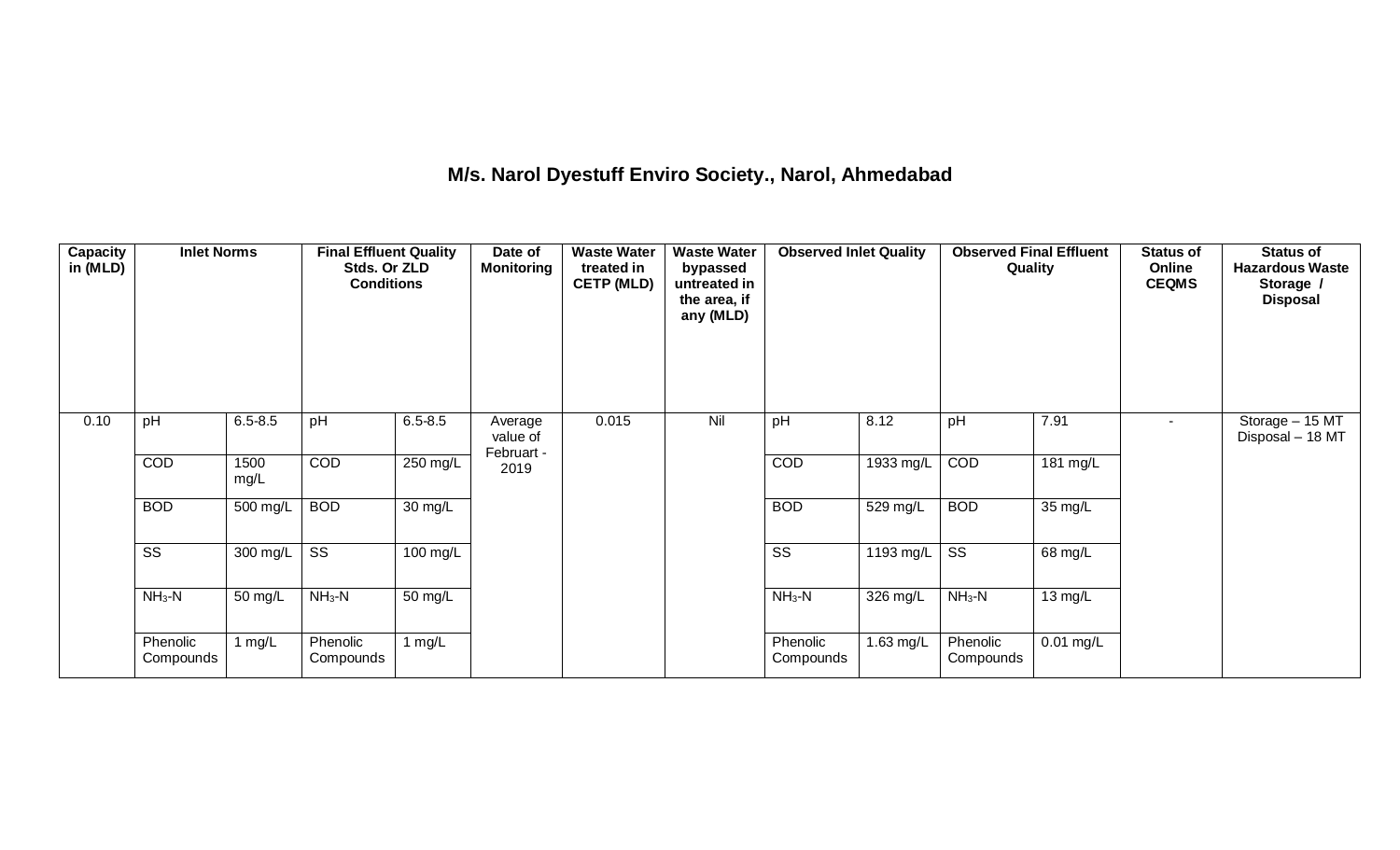### **M/s. Narol Textile Infrastructure & Enviro Management, (ATPA Swarnim Gujarat Enviro P. Ltd), Ahmedabad**

| Capacity<br>in (MLD) | <b>Inlet Norms</b>    |              | <b>Final Effluent Quality</b><br>Stds. Or ZLD<br><b>Conditions</b> |             | Date of<br><b>Monitoring</b> | <b>Waste Water</b><br>treated in<br><b>CETP (MLD)</b> | <b>Waste Water</b><br>bypassed<br>untreated in<br>the area, if<br>any (MLD) | <b>Observed Inlet Quality</b> |                       | <b>Observed Final Effluent</b><br>Quality |             | <b>Status of</b><br>Online<br><b>CEQMS</b> | <b>Status of</b><br><b>Hazardous Waste</b><br>Storage /<br><b>Disposal</b> |
|----------------------|-----------------------|--------------|--------------------------------------------------------------------|-------------|------------------------------|-------------------------------------------------------|-----------------------------------------------------------------------------|-------------------------------|-----------------------|-------------------------------------------|-------------|--------------------------------------------|----------------------------------------------------------------------------|
| 100                  | pH                    | $6.5 - 8.5$  | pH                                                                 | $6.5 - 8.5$ | Average<br>value of          | 100                                                   | Nil                                                                         | pH                            | 7.19                  | pH                                        | 7.84        |                                            | Storage - 150-200<br>MT                                                    |
|                      | COD                   | 1200<br>mg/L | <b>COD</b>                                                         | 250 mg/L    | Februart -<br>2019           |                                                       |                                                                             | <b>COD</b>                    | 860 mg/L              | COD                                       | 398 mg/L    |                                            |                                                                            |
|                      | <b>BOD</b>            | 500 mg/L     | <b>BOD</b>                                                         | 30 mg/L     |                              |                                                       |                                                                             | <b>BOD</b>                    | 380 mg/L              | <b>BOD</b>                                | 84 mg/L     |                                            |                                                                            |
|                      | SS                    | 300 mg/L     | $\overline{\text{ss}}$                                             | 100 mg/L    |                              |                                                       |                                                                             | $\overline{\text{SS}}$        | $\overline{576}$ mg/L | $\overline{\text{SS}}$                    | $160$ mg/L  |                                            |                                                                            |
|                      | $NH3-N$               | 50 mg/L      | $NH3-N$                                                            | 50 mg/L     |                              |                                                       |                                                                             | $NH3-N$                       | 71 mg/L               | $NH_3-N$                                  | 60 mg/L     |                                            |                                                                            |
|                      | Phenolic<br>Compounds | 1 $mg/L$     | Phenolic<br>Compounds                                              | 1 $mg/L$    |                              |                                                       |                                                                             | Phenolic<br>Compounds         | 0.84 mg/L             | Phenolic<br>Compounds                     | $0.15$ mg/L |                                            |                                                                            |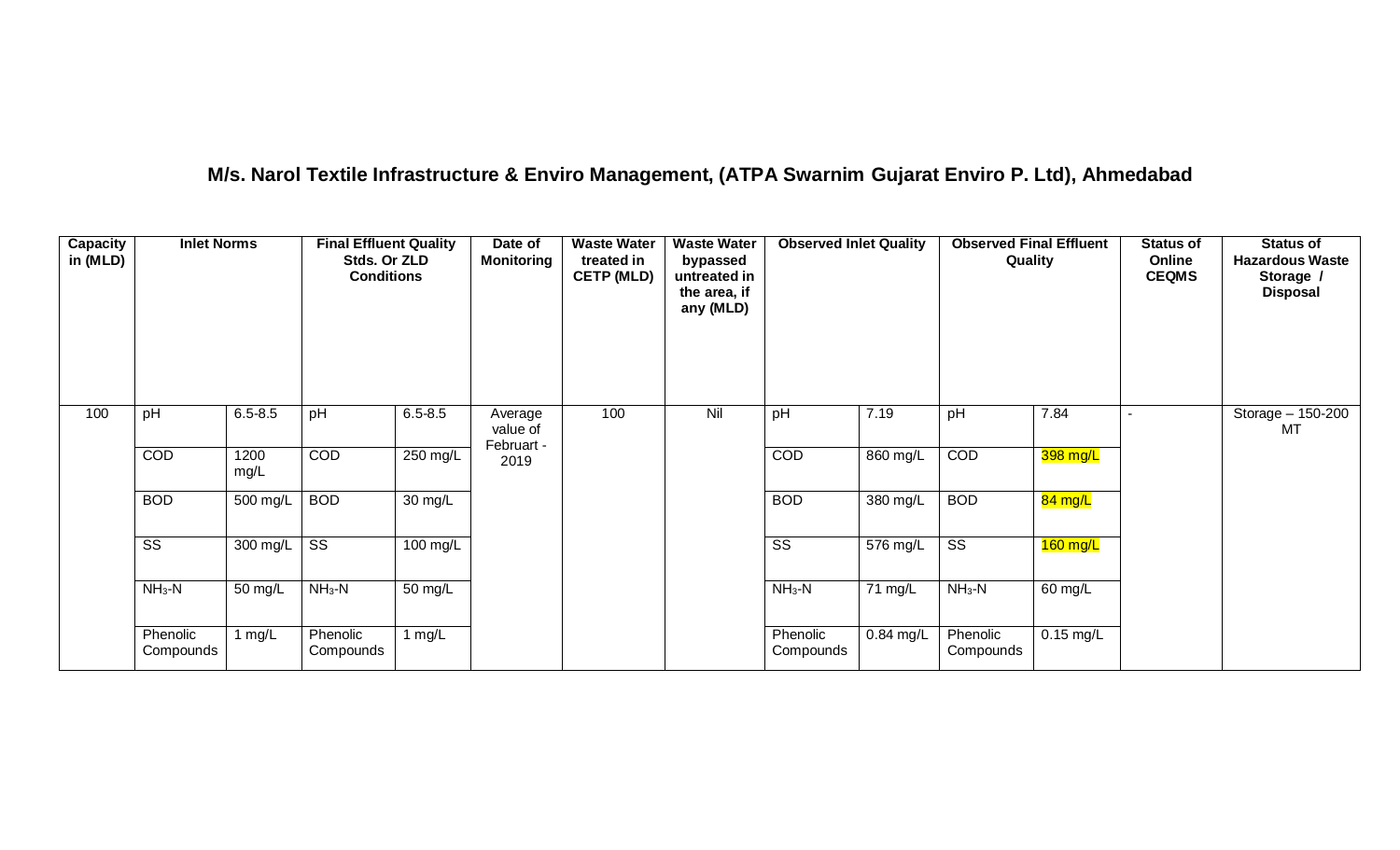## **M/s. Tata Motors Ltd Vendors Park, Sanand, Ahmedabad**

| Capacity<br>in (MLD) | <b>Inlet Norms</b>    |                       | <b>Final Effluent Quality</b><br>Stds. Or ZLD<br><b>Conditions</b> |                   | Date of<br><b>Monitoring</b>              | <b>Waste Water</b><br>treated in<br><b>CETP (MLD)</b> | <b>Waste Water</b><br>bypassed<br>untreated in<br>the area, if<br>any (MLD) | <b>Observed Inlet Quality</b> |                          | <b>Observed Final Effluent</b><br>Quality |                | <b>Status of</b><br>Online<br><b>CEQMS</b> | <b>Status of</b><br><b>Hazardous Waste</b><br>Storage /<br><b>Disposal</b> |
|----------------------|-----------------------|-----------------------|--------------------------------------------------------------------|-------------------|-------------------------------------------|-------------------------------------------------------|-----------------------------------------------------------------------------|-------------------------------|--------------------------|-------------------------------------------|----------------|--------------------------------------------|----------------------------------------------------------------------------|
| 1.5                  | pH                    | $6 - 10.5$            | pH                                                                 | $6.5 - 8.5$       | No Visit in<br>the month<br>of Februart - | 0.10                                                  | Nil                                                                         | pH                            | $\sim$                   | pH                                        | $\blacksquare$ | pH, DO<br>meter, TOC<br>meter, Flow        | $\sim$                                                                     |
|                      | COD                   | 900 mg/L              | COD                                                                | 100 mg/L          | 2019                                      |                                                       |                                                                             | COD                           | $\overline{\phantom{a}}$ | COD                                       | $\blacksquare$ | meter                                      |                                                                            |
|                      | <b>BOD</b>            | 250 mg/L              | <b>BOD</b>                                                         | $30 \text{ mg/L}$ |                                           |                                                       |                                                                             | <b>BOD</b>                    |                          | <b>BOD</b>                                | $\blacksquare$ |                                            |                                                                            |
|                      | SS                    | 100 mg/L              | $\overline{\text{SS}}$                                             | 100 mg/L          |                                           |                                                       |                                                                             | $\overline{\text{SS}}$        |                          | $\overline{\text{ss}}$                    | $\sim$         |                                            |                                                                            |
|                      | $NH3-N$               | 50 mg/L               | $NH3-N$                                                            | 50 mg/L           |                                           |                                                       |                                                                             | $NH3-N$                       | $\sim$                   | $NH3-N$                                   | $\sim$         |                                            |                                                                            |
|                      | Phenolic<br>Compounds | Not<br>Applicabl<br>e | Phenolic<br>Compounds                                              | 1 $mg/L$          |                                           |                                                       |                                                                             | Phenolic<br>Compounds         | $\blacksquare$           | Phenolic<br>Compounds                     | $\sim$         |                                            |                                                                            |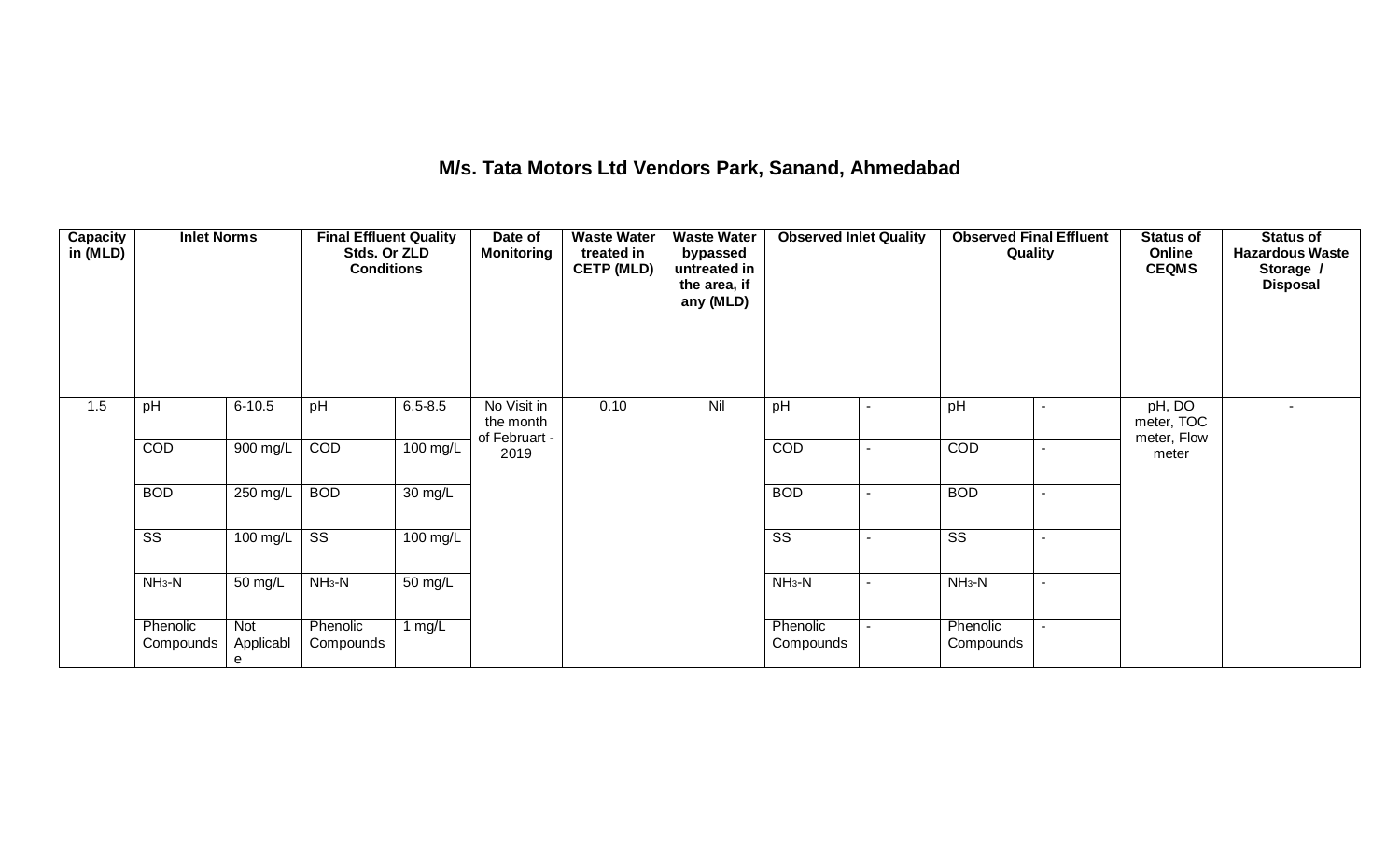### **M/s. Zydus Infrastructure Pvt.Ltd, Changodar, Ahmedabad**

| Capacity<br>in (MLD) | <b>Inlet Norms</b>                              |             | <b>Final Effluent Quality</b><br>Stds. Or ZLD<br><b>Conditions</b> |                                | Date of<br><b>Monitoring</b>              | <b>Waste Water</b><br>treated in<br><b>CETP (MLD)</b> | <b>Waste Water</b><br>bypassed<br>untreated in<br>the area, if<br>any (MLD) | <b>Observed Inlet Quality</b>                   |                          | <b>Observed Final Effluent</b><br>Quality       |                          | <b>Status of</b><br>Online<br><b>CEQMS</b> | <b>Status of</b><br><b>Hazardous Waste</b><br>Storage /<br><b>Disposal</b> |
|----------------------|-------------------------------------------------|-------------|--------------------------------------------------------------------|--------------------------------|-------------------------------------------|-------------------------------------------------------|-----------------------------------------------------------------------------|-------------------------------------------------|--------------------------|-------------------------------------------------|--------------------------|--------------------------------------------|----------------------------------------------------------------------------|
| 1.5                  | pH                                              | $6 - 8$     | pH                                                                 | No outlet<br>norms             | No Visit in<br>the month<br>of Februart - | 1.3                                                   | Nil                                                                         | pH                                              | $\blacksquare$           | pH                                              | $\overline{\phantom{a}}$ | pH, TOC<br>meter                           | $\overline{\phantom{0}}$                                                   |
|                      | COD                                             | 850 mg/L    | COD                                                                | are<br>prescribe<br>d as it is | 2019                                      |                                                       |                                                                             | COD                                             | $\sim$                   | COD                                             | $\sim$                   |                                            |                                                                            |
|                      | BOD <sub>(3</sub><br>days at<br>$27^{\circ}C$ ) | 400 mg/L    | BOD <sub>(3</sub><br>days at<br>$27^{\circ}C$ )                    | a ZLD<br>based<br>CETP by      |                                           |                                                       |                                                                             | BOD <sub>(3</sub><br>days at<br>$27^{\circ}$ C) | $\sim$                   | BOD <sub>(3</sub><br>days at<br>$27^{\circ}C$ ) | $\sim$                   |                                            |                                                                            |
|                      | SS                                              | 300 mg/L    | SS                                                                 | the<br>means of<br><b>MEE</b>  |                                           |                                                       |                                                                             | SS                                              | $\overline{\phantom{0}}$ | SS                                              | $\blacksquare$           |                                            |                                                                            |
|                      | $NH3-N$                                         | $<$ 10 mg/L | $NH3-N$                                                            |                                |                                           |                                                       |                                                                             | $NH3-N$                                         | $\sim$                   | $NH3-N$                                         | $\sim$                   |                                            |                                                                            |
|                      | Phenolic<br>Compounds                           | $<$ 3 mg/L  | Phenolic<br>Compounds                                              |                                |                                           |                                                       |                                                                             | Phenolic<br>Compounds                           | ٠                        | Phenolic<br>Compounds                           | $\blacksquare$           |                                            |                                                                            |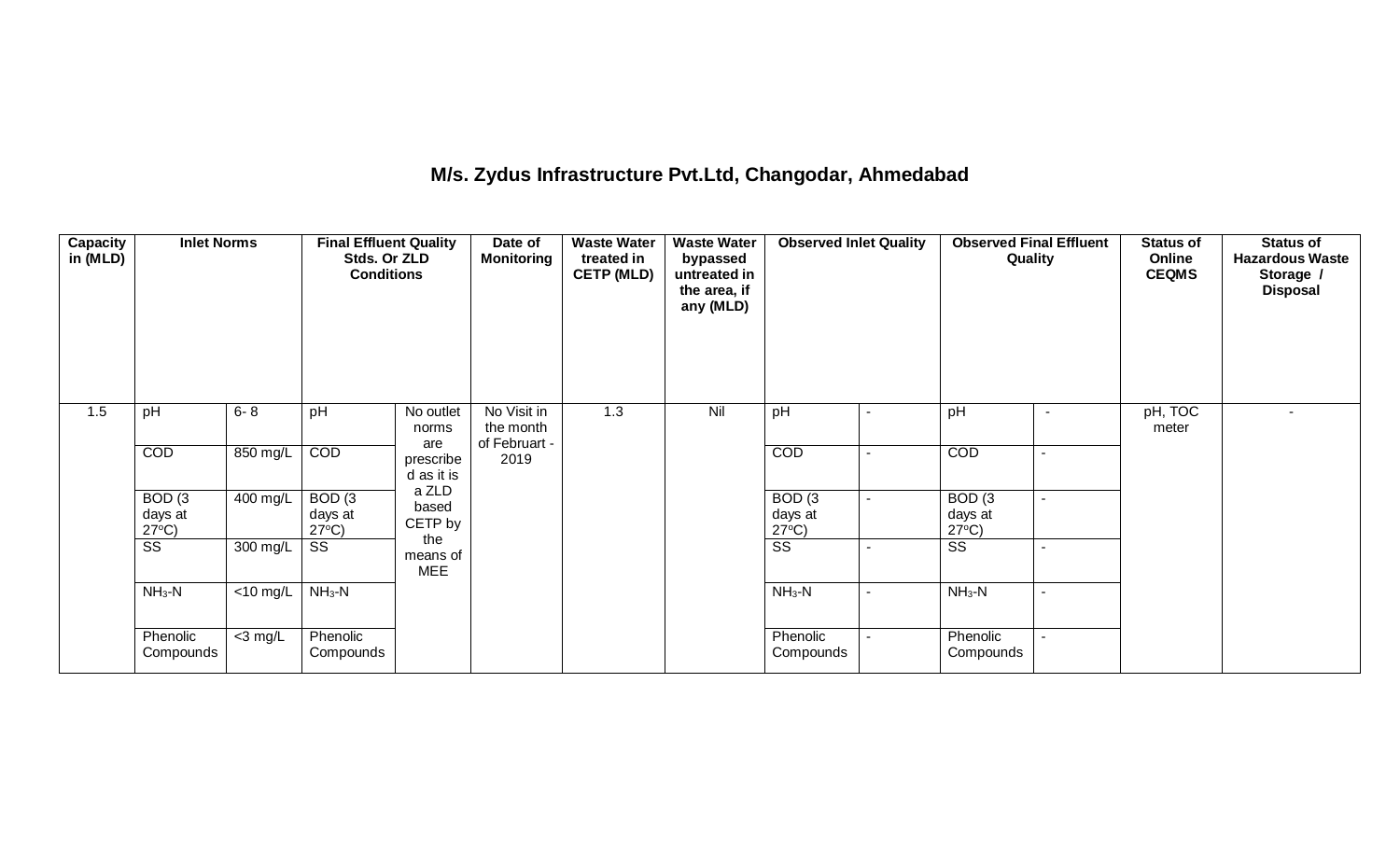## **M/s. Bavla Eco Project Ltd., Bavla, Ahmedabad**

| <b>Capacity</b><br>in (MLD) | <b>Inlet Norms</b>    |              | <b>Final Effluent Quality</b><br>Stds. Or ZLD<br><b>Conditions</b> |                       | Date of<br><b>Monitoring</b>              | <b>Waste Water</b><br>treated in<br><b>CETP (MLD)</b> | <b>Waste Water</b><br>bypassed<br>untreated in<br>the area, if<br>any (MLD) | <b>Observed Inlet Quality</b> |                | <b>Observed Final Effluent</b><br>Quality |                | <b>Status of</b><br>Online<br><b>CEQMS</b> | <b>Status of</b><br><b>Hazardous Waste</b><br>Storage /<br><b>Disposal</b> |
|-----------------------------|-----------------------|--------------|--------------------------------------------------------------------|-----------------------|-------------------------------------------|-------------------------------------------------------|-----------------------------------------------------------------------------|-------------------------------|----------------|-------------------------------------------|----------------|--------------------------------------------|----------------------------------------------------------------------------|
| 1.00                        | pH                    | $5.5 - 8.5$  | pH                                                                 | $6.5 - 8.5$           | No Visit in<br>the month<br>of Februart - | 1.00                                                  | Nil                                                                         | pH                            | $\sim$         | pH                                        | $\blacksquare$ | $\sim$                                     | Sludge Is Used As<br>Manure                                                |
|                             | <b>COD</b>            | 4500<br>mg/L | <b>COD</b>                                                         | 250 mg/L              | 2019                                      |                                                       |                                                                             | <b>COD</b>                    | $\sim$         | COD                                       | ۰.             |                                            |                                                                            |
|                             | <b>BOD</b>            | 1500<br>mg/L | <b>BOD</b>                                                         | 100 mg/L              |                                           |                                                       |                                                                             | <b>BOD</b>                    | $\sim$         | <b>BOD</b>                                | ۰.             |                                            |                                                                            |
|                             | SS                    | 300 mg/L     | $\overline{\text{ss}}$                                             | 100 mg/L              |                                           |                                                       |                                                                             | $\overline{\text{SS}}$        | $\blacksquare$ | $\overline{\text{ss}}$                    | $\sim$         |                                            |                                                                            |
|                             | $NH_3-N$              | $\sim$       | $NH3-N$                                                            | 50 mg/L               |                                           |                                                       |                                                                             | $NH_3-N$                      | $\sim$         | $NH3-N$                                   | $\sim$         |                                            |                                                                            |
|                             | Phenolic<br>Compounds | $\sim$       | Phenolic<br>Compounds                                              | Not<br>Applicabl<br>е |                                           |                                                       |                                                                             | Phenolic<br>Compounds         | $\sim$         | Phenolic<br>Compounds                     | $\sim$         |                                            |                                                                            |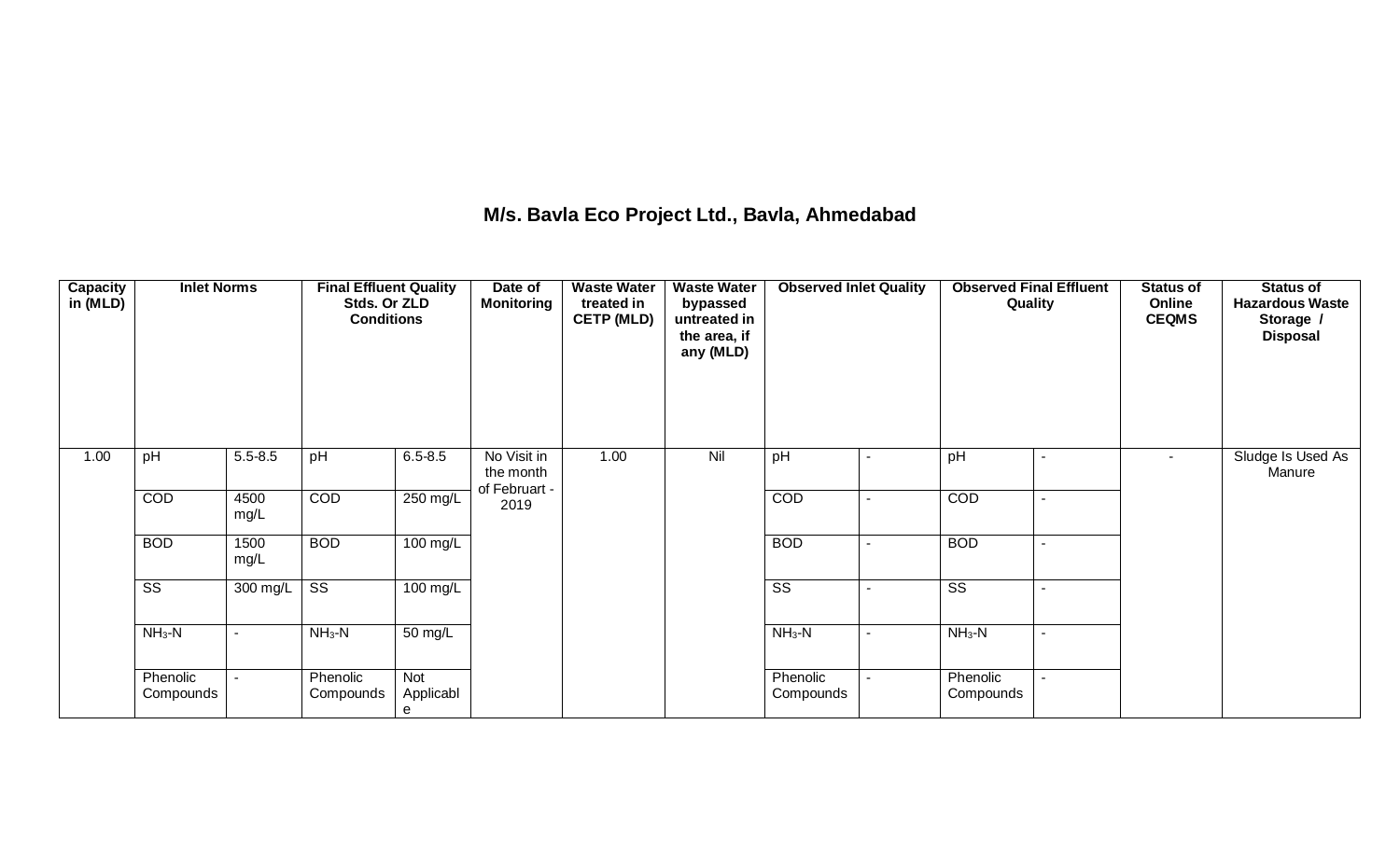## **M/s. Vinayak Jal Sudhikaran Sahakari Mandali Ltd, Bavla, Ahmedabad**

| Capacity<br>in (MLD) | <b>Inlet Norms</b>    |              | <b>Final Effluent Quality</b><br>Stds. Or ZLD<br><b>Conditions</b> |                       | Date of<br><b>Monitoring</b>              | <b>Waste Water</b><br>treated in<br><b>CETP (MLD)</b> | <b>Waste Water</b><br>bypassed<br>untreated in<br>the area, if<br>any (MLD) | <b>Observed Inlet Quality</b> |                | <b>Observed Final Effluent</b><br>Quality | <b>Status of</b><br>Online<br><b>CEQMS</b> | Status of<br><b>Hazardous Waste</b><br>Storage /<br><b>Disposal</b> |
|----------------------|-----------------------|--------------|--------------------------------------------------------------------|-----------------------|-------------------------------------------|-------------------------------------------------------|-----------------------------------------------------------------------------|-------------------------------|----------------|-------------------------------------------|--------------------------------------------|---------------------------------------------------------------------|
| 1.50                 | pH                    | $5.5 - 8.5$  | pH                                                                 | $6.5 - 8.5$           | No Visit in<br>the month<br>of Februart - | 1.50                                                  | Nil                                                                         | pH                            | $\blacksquare$ | pH<br>$\blacksquare$                      | $\sim$                                     | Sludge Is Used As<br>Manure                                         |
|                      | COD                   | 4500<br>mg/L | <b>COD</b>                                                         | 250 mg/L              | 2019                                      |                                                       |                                                                             | COD                           | $\sim$         | COD<br>$\sim$                             |                                            |                                                                     |
|                      | <b>BOD</b>            | 1500<br>mg/L | <b>BOD</b>                                                         | $100 \text{ mg/L}$    |                                           |                                                       |                                                                             | <b>BOD</b>                    | $\blacksquare$ | <b>BOD</b><br>$\overline{\phantom{0}}$    |                                            |                                                                     |
|                      | SS                    | 300 mg/L     | SS                                                                 | 100 mg/L              |                                           |                                                       |                                                                             | SS                            |                | SS                                        |                                            |                                                                     |
|                      | $NH3-N$               | $\sim$       | $NH3-N$                                                            | 50 mg/L               |                                           |                                                       |                                                                             | $NH3-N$                       | $\sim$         | $NH3-N$<br>$\blacksquare$                 |                                            |                                                                     |
|                      | Phenolic<br>Compounds | $\sim$       | Phenolic<br>Compounds                                              | Not<br>Applicabl<br>е |                                           |                                                       |                                                                             | Phenolic<br>Compounds         |                | Phenolic<br>Compounds                     |                                            |                                                                     |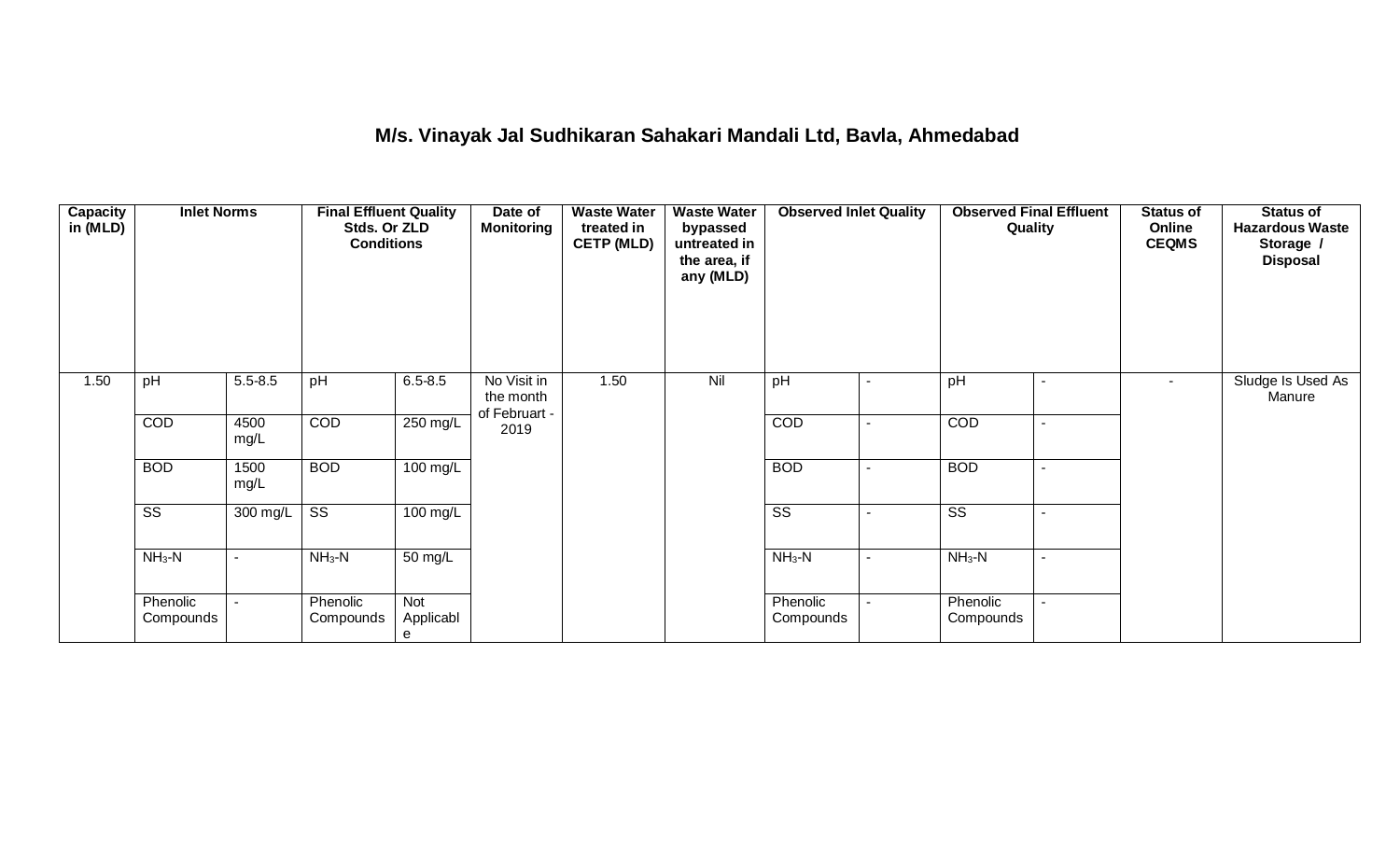# **M/s. Nandesari Industrial Association (CETP), GIDC-Nandesari, Vadodara**

| Capacity<br>in (MLD) | <b>Inlet Norms</b>     |              | <b>Final Effluent Quality</b><br>Stds. Or ZLD<br><b>Conditions</b> |            | Date of<br><b>Monitoring</b>      | <b>Waste Water</b><br>treated in<br><b>CETP (MLD)</b> | <b>Waste Water</b><br>bypassed<br>untreated in<br>the area, if<br>any (MLD) | <b>Observed Inlet Quality</b> |                       | <b>Observed Final Effluent</b><br>Quality |            | <b>Status of</b><br>Online<br><b>CEQMS</b>          | <b>Status of</b><br><b>Hazardous Waste</b><br>Storage /<br><b>Disposal</b> |
|----------------------|------------------------|--------------|--------------------------------------------------------------------|------------|-----------------------------------|-------------------------------------------------------|-----------------------------------------------------------------------------|-------------------------------|-----------------------|-------------------------------------------|------------|-----------------------------------------------------|----------------------------------------------------------------------------|
| 6.80                 | pH                     | 5 to 9       | pH                                                                 | 6.5 to 8.5 | Average<br>value of<br>Februart - | 4.80                                                  | Nil                                                                         | pH                            | 7.062                 | pH                                        | 6.92       | pH, COD,<br>BOD, TSS,<br>NH <sub>3</sub> -N, Color, |                                                                            |
|                      | COD                    | 1500<br>mg/L | COD                                                                | 250 mg/L   | 2019                              |                                                       |                                                                             | COD                           | 936 mg/L              | COD                                       | 243 mg/L   | TOC,<br>Temperature                                 |                                                                            |
|                      | <b>BOD</b>             | 500 mg/L     | <b>BOD</b>                                                         | 100 mg/L   |                                   |                                                       |                                                                             | <b>BOD</b>                    | $\overline{122}$ mg/L | <b>BOD</b>                                | 24 mg/L    |                                                     |                                                                            |
|                      | $\overline{\text{ss}}$ | 600 mg/L     | $\overline{\text{ss}}$                                             | 100 mg/L   |                                   |                                                       |                                                                             | $\overline{\text{SS}}$        | 255 mg/L              | $\overline{\text{SS}}$                    | 52 mg/L    |                                                     |                                                                            |
|                      | $NH3-N$                | 50 mg/L      | $NH3-N$                                                            | 50 mg/L    |                                   |                                                       |                                                                             | $NH3-N$                       | 20 mg/L               | $NH_3-N$                                  | 1 $mg/L$   |                                                     |                                                                            |
|                      | Phenolic<br>Compounds  | 5 mg/L       | Phenolic<br>Compounds                                              | 1 $mg/L$   |                                   |                                                       |                                                                             | Phenolic<br>Compounds         |                       | Phenolic<br>Compounds                     | <b>BDL</b> |                                                     |                                                                            |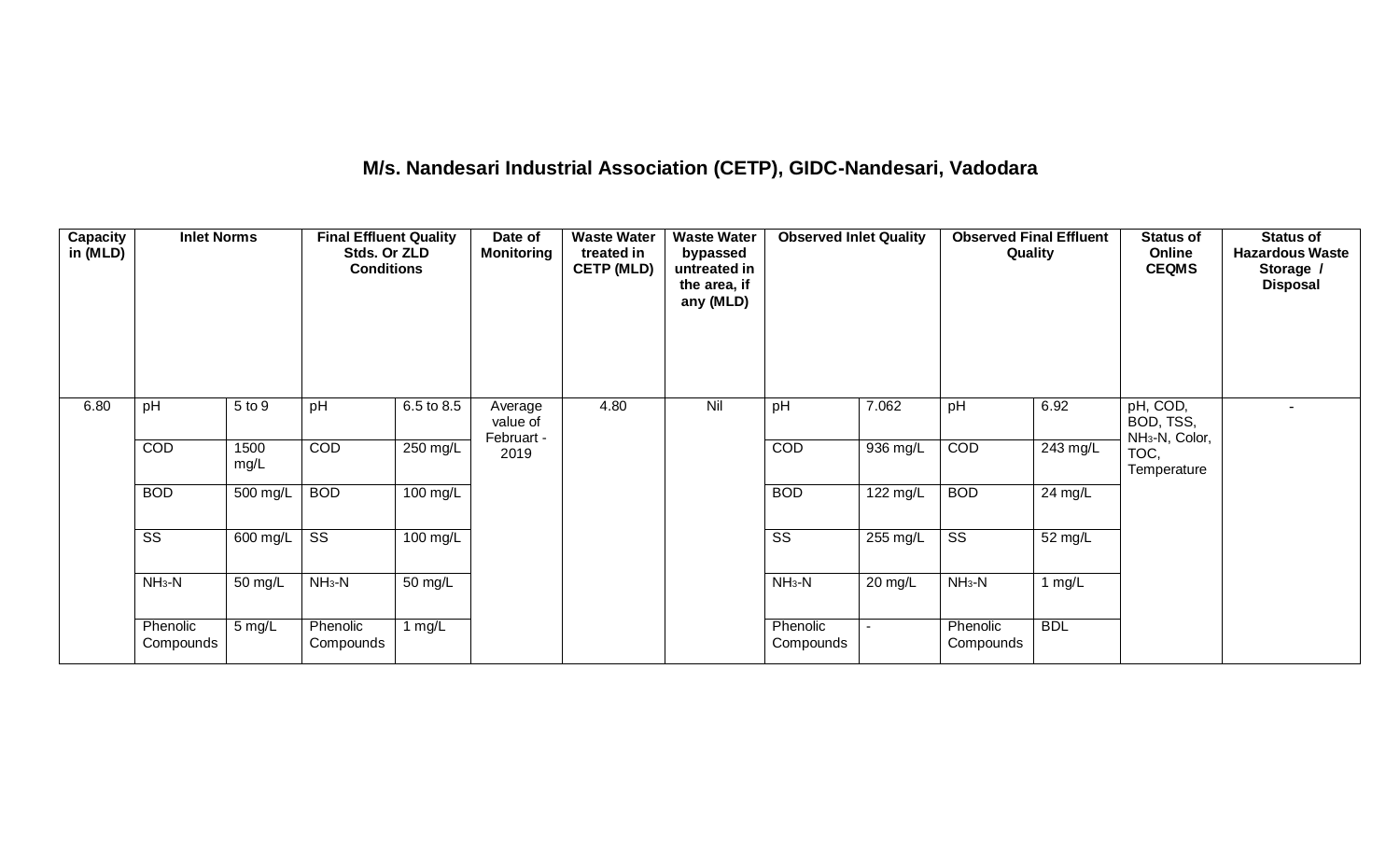## **M/s. Enviro Infrastructure Co. Ltd., Umraya (Padra), Vadodara**

| <b>Capacity</b><br>in (MLD) | <b>Inlet Norms</b>     |              | <b>Final Effluent Quality</b><br>Stds. Or ZLD<br><b>Conditions</b> |            | Date of<br><b>Monitoring</b>      | <b>Waste Water</b><br>treated in<br><b>CETP (MLD)</b> | <b>Waste Water</b><br>bypassed<br>untreated in<br>the area, if<br>any (MLD) | <b>Observed Inlet Quality</b> |                | <b>Observed Final Effluent</b><br>Quality |            | <b>Status of</b><br>Online<br><b>CEQMS</b> | <b>Status of</b><br><b>Hazardous Waste</b><br>Storage /<br><b>Disposal</b> |
|-----------------------------|------------------------|--------------|--------------------------------------------------------------------|------------|-----------------------------------|-------------------------------------------------------|-----------------------------------------------------------------------------|-------------------------------|----------------|-------------------------------------------|------------|--------------------------------------------|----------------------------------------------------------------------------|
| 4.50                        | pH                     | 5 to 9       | pH                                                                 | 6.5 to 8.5 | Average<br>value of<br>Februart - | 1.50                                                  | Nil                                                                         | pH                            | 7.58           | pH                                        | 7.94       | pH, Flow<br>Meter, TOC,<br>TSS, Color,     |                                                                            |
|                             | COD                    | 2000<br>mg/L | <b>COD</b>                                                         | 250 mg/L   | 2019                              |                                                       |                                                                             | COD                           | 574 mg/L       | COD                                       | $279$ mg/L | $NH3-N$                                    |                                                                            |
|                             | <b>BOD</b>             | 500 mg/L     | <b>BOD</b>                                                         | 100 mg/L   |                                   |                                                       |                                                                             | <b>BOD</b>                    | 79 mg/L        | <b>BOD</b>                                | 36 mg/L    |                                            |                                                                            |
|                             | $\overline{\text{ss}}$ | 600 mg/L     | $\overline{\text{ss}}$                                             | 100 mg/L   |                                   |                                                       |                                                                             | $\overline{\text{SS}}$        | 108 mg/L       | $\overline{\text{SS}}$                    | 62 mg/L    |                                            |                                                                            |
|                             | $NH3-N$                | 50 mg/L      | $NH3-N$                                                            | 50 mg/L    |                                   |                                                       |                                                                             | $NH3-N$                       | 9 mg/L         | $NH3-N$                                   | 3 mg/L     |                                            |                                                                            |
|                             | Phenolic<br>Compounds  | 5 mg/L       | Phenolic<br>Compounds                                              | 1 $mg/L$   |                                   |                                                       |                                                                             | Phenolic<br>Compounds         | $\blacksquare$ | Phenolic<br>Compounds                     | ÷.         |                                            |                                                                            |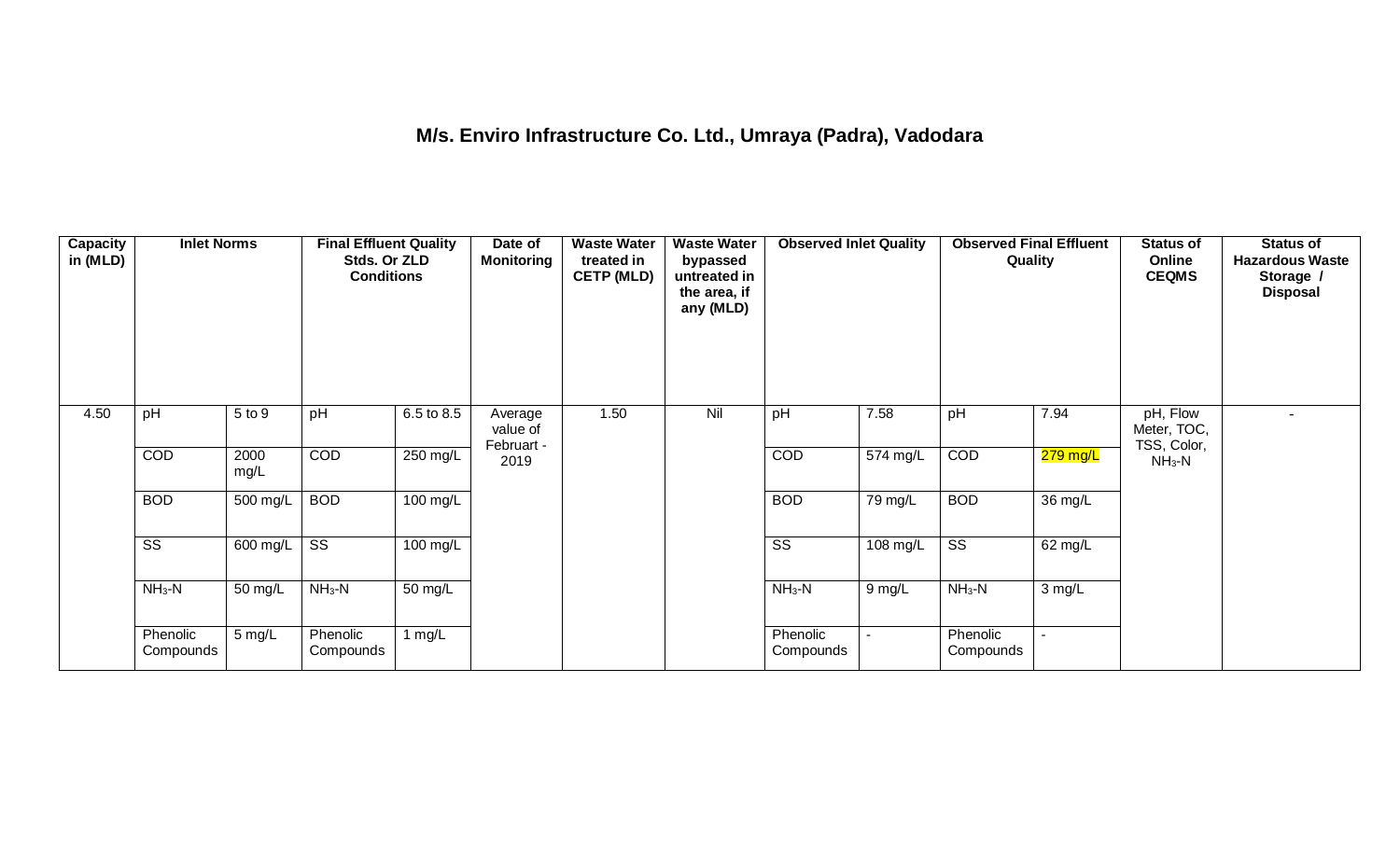## **M/s. Enviro Technology Ltd., GIDC-Ankleshwar, Bharuch**

| Capacity<br>in (MLD) | <b>Inlet Norms</b>                              |               | <b>Final Effluent Quality</b><br>Stds. Or ZLD<br><b>Conditions</b> |              | Date of<br><b>Monitoring</b>      | <b>Waste Water</b><br>treated in<br><b>CETP (MLD)</b> | <b>Waste Water</b><br>bypassed<br>untreated in<br>the area, if<br>any (MLD) | <b>Observed Inlet Quality</b>                   |               | <b>Observed Final Effluent</b><br>Quality       |             | <b>Status of</b><br>Online<br><b>CEQMS</b> | <b>Status of</b><br><b>Hazardous Waste</b><br>Storage /<br><b>Disposal</b> |
|----------------------|-------------------------------------------------|---------------|--------------------------------------------------------------------|--------------|-----------------------------------|-------------------------------------------------------|-----------------------------------------------------------------------------|-------------------------------------------------|---------------|-------------------------------------------------|-------------|--------------------------------------------|----------------------------------------------------------------------------|
| 1.80                 | pH                                              |               | pH                                                                 | $5.5 - 8.5$  | Average<br>value of<br>Februart - | 1.10                                                  | Nil                                                                         | pH                                              | 7.27          | pH                                              | 7.35        | pH, Flow,<br>COD, BOD,<br>TSS, TOC         | $\sim$                                                                     |
|                      | <b>COD</b>                                      | 11000<br>mg/L | <b>COD</b>                                                         | 1000<br>mg/L | 2019                              |                                                       |                                                                             | COD                                             | 3977 mg/L     | COD                                             | 683 mg/L    |                                            |                                                                            |
|                      | BOD <sub>(3</sub><br>days at<br>$27^{\circ}C$ ) | 3600<br>mg/L  | BOD <sub>(3</sub><br>days at<br>$27^{\circ}C$ )                    | 200 mg/L     |                                   |                                                       |                                                                             | BOD <sub>(3</sub><br>days at<br>$27^{\circ}C$ ) | 1051 mg/L     | BOD <sub>(3</sub><br>days at<br>$27^{\circ}$ C) | 24 mg/L     |                                            |                                                                            |
|                      | SS                                              |               | SS                                                                 | 100 mg/L     |                                   |                                                       |                                                                             | SS                                              | 1112 mg/L     | SS                                              | 30 mg/L     |                                            |                                                                            |
|                      | $NH3-N$                                         | 100 mg/L      | $NH3-N$                                                            | 50 mg/L      |                                   |                                                       |                                                                             | $NH_3-N$                                        | 80 mg/L       | $NH3-N$                                         | 41 mg/L     |                                            |                                                                            |
|                      | Phenolic<br>Compounds                           | 1 mg/L        | Phenolic<br>Compounds                                              | 1 $mg/L$     |                                   |                                                       |                                                                             | Phenolic<br>Compounds                           | 12.65<br>mg/L | Phenolic<br>Compounds                           | $0.55$ mg/L |                                            |                                                                            |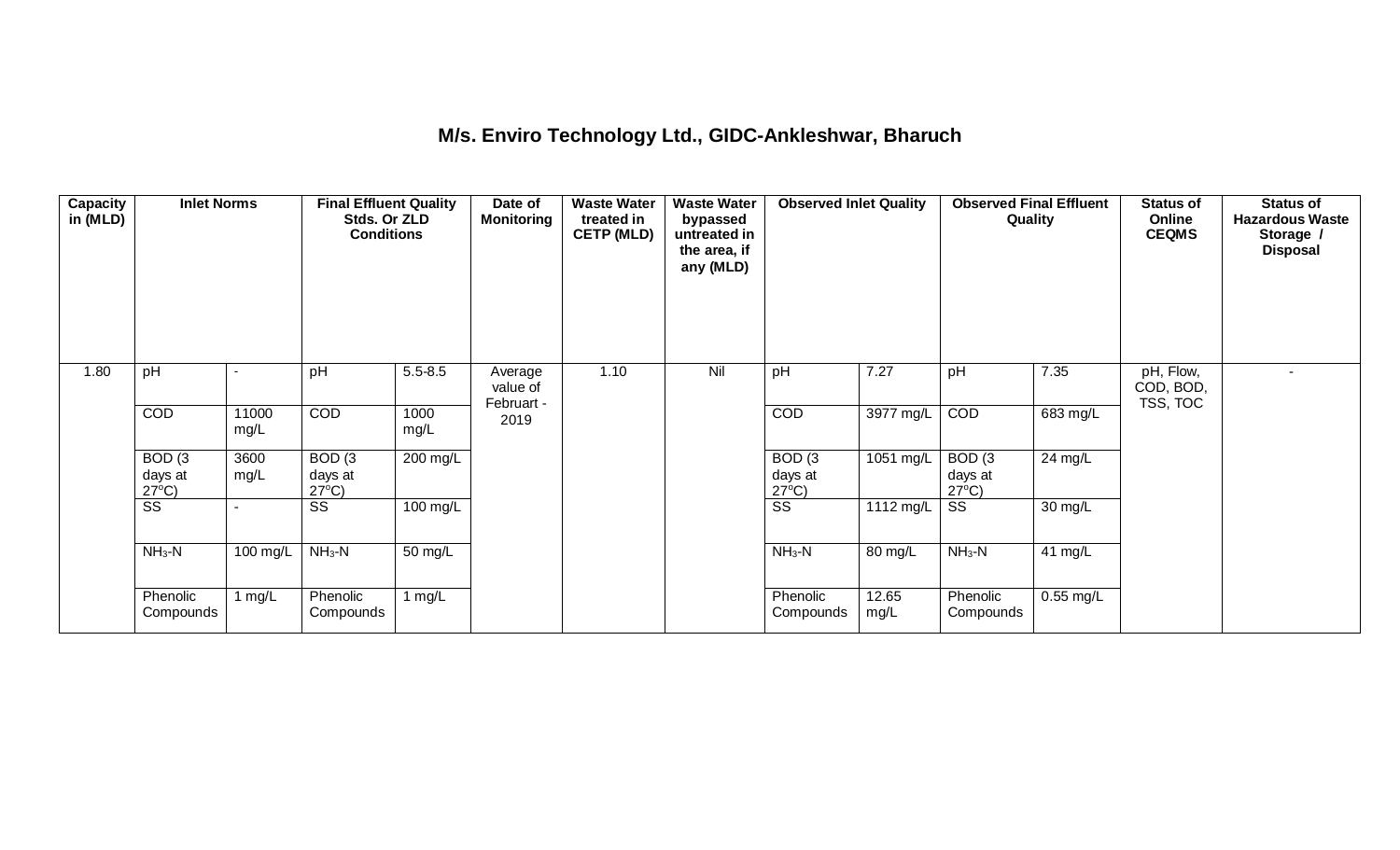## **M/s. Narmada Clean Tech Ltd., (Bharuch Eco-Aqua Infrastructure Ltd.,) (BEAIL), Ankleshwar**

| Capacity<br>in (MLD) | <b>Inlet Norms</b>    |              | <b>Final Effluent Quality</b><br>Stds. Or ZLD<br><b>Conditions</b> |            | Date of<br><b>Monitoring</b>      | <b>Waste Water</b><br>treated in<br><b>CETP (MLD)</b> | <b>Waste Water</b><br>bypassed<br>untreated in<br>the area, if<br>any (MLD) | <b>Observed Inlet Quality</b> |           | <b>Observed Final Effluent</b><br>Quality |                   | <b>Status of</b><br>Online<br><b>CEQMS</b> | <b>Status of</b><br><b>Hazardous Waste</b><br>Storage /<br><b>Disposal</b> |
|----------------------|-----------------------|--------------|--------------------------------------------------------------------|------------|-----------------------------------|-------------------------------------------------------|-----------------------------------------------------------------------------|-------------------------------|-----------|-------------------------------------------|-------------------|--------------------------------------------|----------------------------------------------------------------------------|
| 40                   | pH                    | $6.5 - 8.5$  | pH                                                                 | $6-9$      | Average<br>value of<br>Februart - | 40                                                    | Nil                                                                         | pH                            | 7.75      | pH                                        | 7.25              | pH, Flow<br>Meter, TOC,<br><b>TSS</b>      | Storage - 200 MT                                                           |
|                      | <b>COD</b>            | 1000<br>mg/L | <b>COD</b>                                                         | 500 mg/L   | 2019                              |                                                       |                                                                             | COD                           | 1209 mg/L | COD                                       | 587 mg/L          |                                            |                                                                            |
|                      | <b>BOD</b>            | 200 mg/L     | <b>BOD</b>                                                         | $100$ mg/L |                                   |                                                       |                                                                             | <b>BOD</b>                    | 273 mg/L  | <b>BOD</b>                                | $18 \text{ mg/L}$ |                                            |                                                                            |
|                      | SS                    | 150 mg/L     | SS                                                                 | 100 mg/L   |                                   |                                                       |                                                                             | $\overline{\text{ss}}$        | 155 mg/L  | $\overline{\text{ss}}$                    | 40 mg/L           |                                            |                                                                            |
|                      | $NH3-N$               | 50 mg/L      | $NH3-N$                                                            | 50 mg/L    |                                   |                                                       |                                                                             | $NH3-N$                       | 121 mg/L  | $NH3-N$                                   | 63 mg/L           |                                            |                                                                            |
|                      | Phenolic<br>Compounds | 5 mg/L       | Phenolic<br>Compounds                                              | 5 mg/L     |                                   |                                                       |                                                                             | Phenolic<br>Compounds         | 1.67 mg/L | Phenolic<br>Compounds                     | $1.24$ mg/L       |                                            |                                                                            |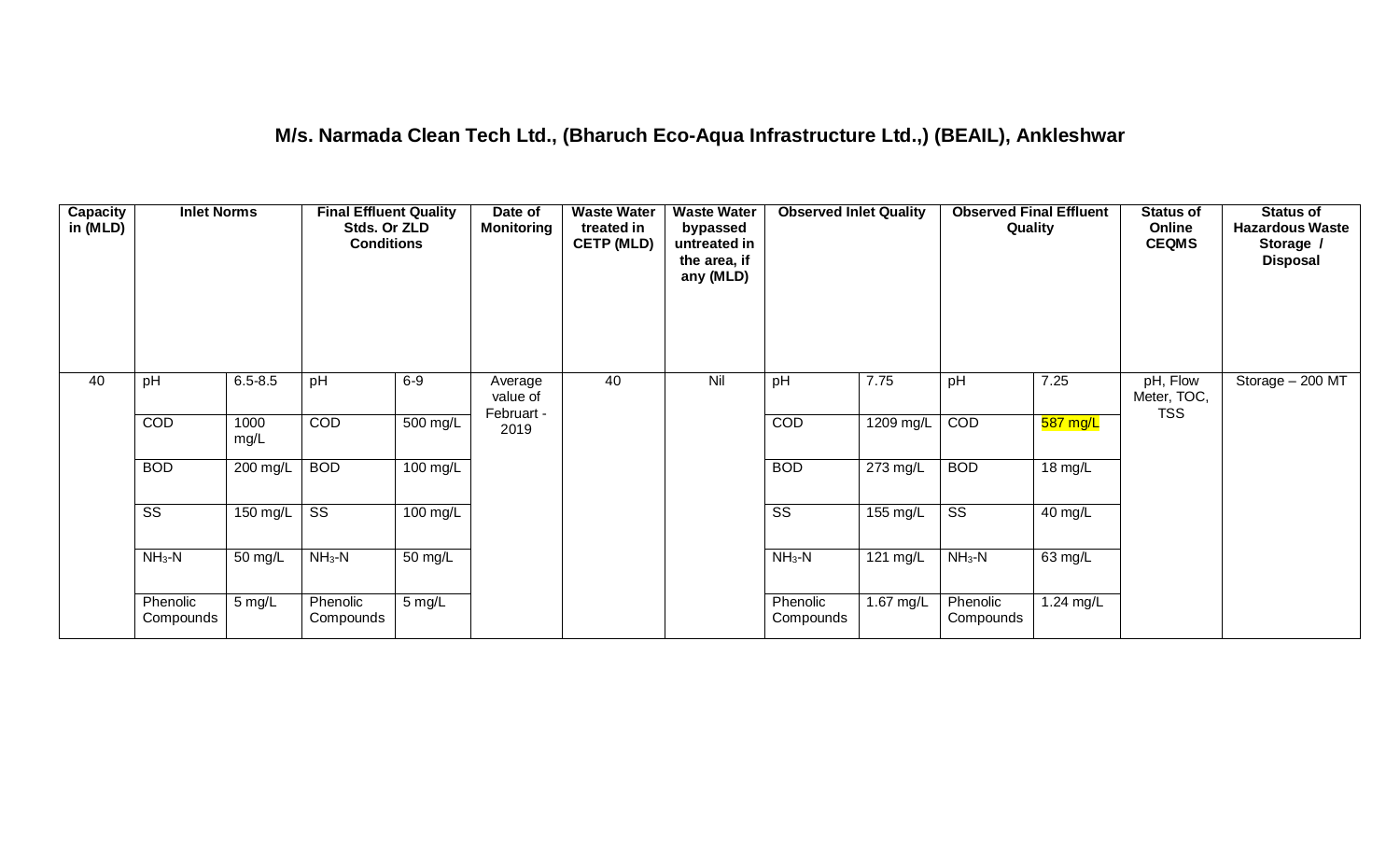# **M/s. Panoli Enviro Technology Ltd., GIDC-Panoil, Bharuch**

| Capacity<br>in (MLD) | <b>Inlet Norms</b>     |               | <b>Final Effluent Quality</b><br>Stds. Or ZLD<br><b>Conditions</b> |              | Date of<br><b>Monitoring</b> | <b>Waste Water</b><br>treated in<br><b>CETP (MLD)</b> | <b>Waste Water</b><br>bypassed<br>untreated in<br>the area, if<br>any (MLD) | <b>Observed Inlet Quality</b> |           | <b>Observed Final Effluent</b><br>Quality |             | <b>Status of</b><br>Online<br><b>CEQMS</b> | <b>Status of</b><br><b>Hazardous Waste</b><br>Storage /<br><b>Disposal</b> |
|----------------------|------------------------|---------------|--------------------------------------------------------------------|--------------|------------------------------|-------------------------------------------------------|-----------------------------------------------------------------------------|-------------------------------|-----------|-------------------------------------------|-------------|--------------------------------------------|----------------------------------------------------------------------------|
| 1.00                 | pH                     | $6.5 - 8.5$   | pH                                                                 | $6.5 - 8.5$  | Average<br>value of          | 0.35                                                  | Nil                                                                         | pH                            | 7.28      | pH                                        | 7.69        | pH, Flow<br>Meter, TOC                     | Storage - 145 MT                                                           |
|                      | <b>COD</b>             | 10000<br>mg/L | COD                                                                | 1000<br>mg/L | Februart -<br>2019           |                                                       |                                                                             | <b>COD</b>                    | 2214 mg/L | COD                                       | 808 mg/L    |                                            |                                                                            |
|                      | <b>BOD</b>             | 3000<br>mg/L  | <b>BOD</b>                                                         | 200 mg/L     |                              |                                                       |                                                                             | <b>BOD</b>                    | 552 mg/L  | <b>BOD</b>                                | 26 mg/L     |                                            |                                                                            |
|                      | $\overline{\text{ss}}$ |               | SS                                                                 | 150 mg/L     |                              |                                                       |                                                                             | $\overline{\text{SS}}$        | 192 mg/L  | $\overline{\text{SS}}$                    | 108 mg/L    |                                            |                                                                            |
|                      | $NH3-N$                | 50 mg/L       | $NH3-N$                                                            | 50 mg/L      |                              |                                                       |                                                                             | $NH3-N$                       | 47 mg/L   | $NH_3-N$                                  | 41 mg/L     |                                            |                                                                            |
|                      | Phenolic<br>Compounds  | 1 $mg/L$      | Phenolic<br>Compounds                                              | 5 mg/L       |                              |                                                       |                                                                             | Phenolic<br>Compounds         | 4.46 mg/L | Phenolic<br>Compounds                     | $0.36$ mg/L |                                            |                                                                            |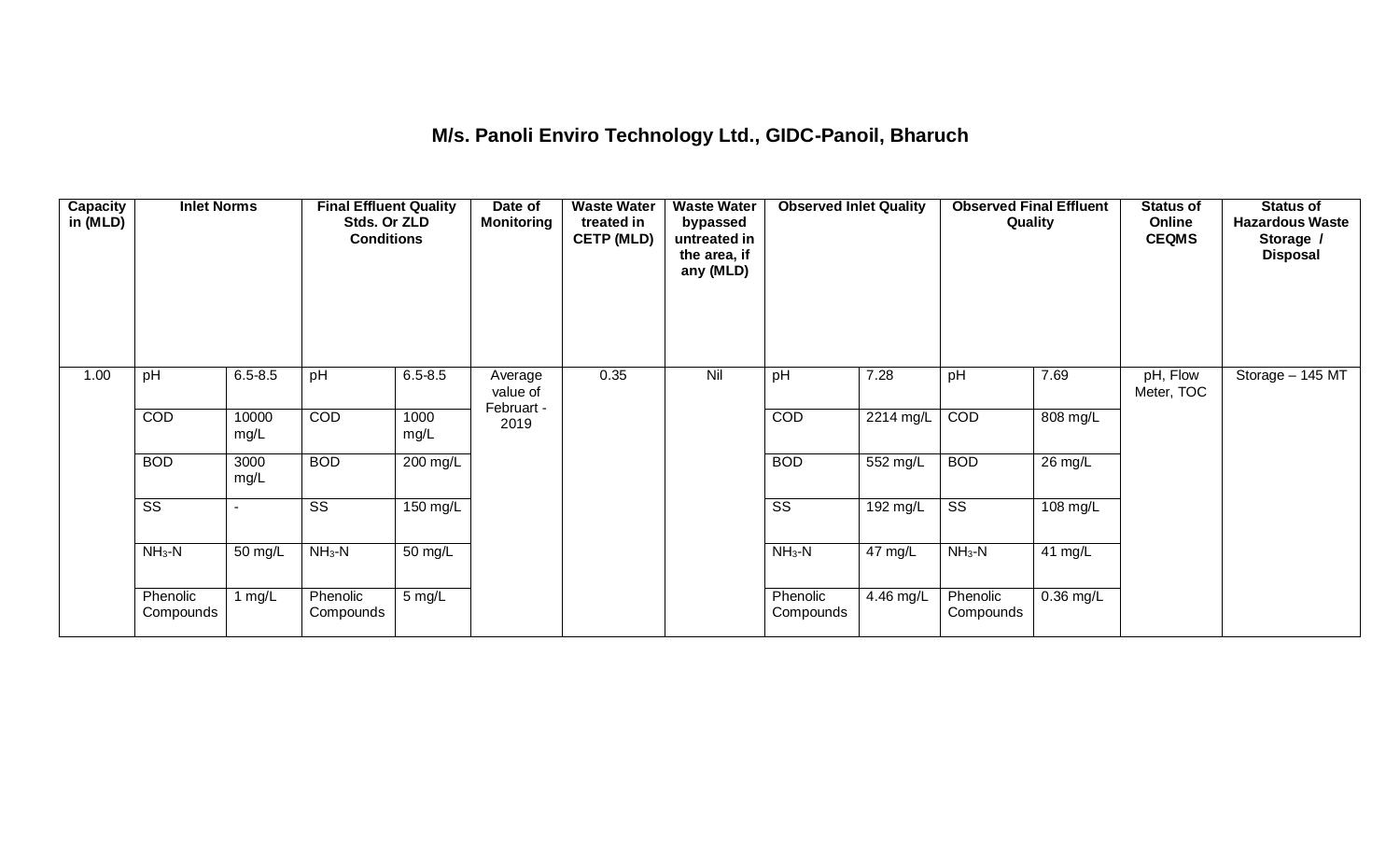## **M/s. Globe Enviro Care Ltd. [chemical units], GIDC-Sachin, Surat**

| Capacity<br>in (MLD) | <b>Inlet Norms</b>     |              | <b>Final Effluent Quality</b><br>Stds. Or ZLD<br><b>Conditions</b> |            | Date of<br><b>Monitoring</b>      | <b>Waste Water</b><br>treated in<br><b>CETP (MLD)</b> | <b>Waste Water</b><br>bypassed<br>untreated in<br>the area, if<br>any (MLD) | <b>Observed Inlet Quality</b> |                          | <b>Observed Final Effluent</b><br>Quality |            | <b>Status of</b><br>Online<br><b>CEQMS</b> | <b>Status of</b><br><b>Hazardous Waste</b><br>Storage /<br><b>Disposal</b> |
|----------------------|------------------------|--------------|--------------------------------------------------------------------|------------|-----------------------------------|-------------------------------------------------------|-----------------------------------------------------------------------------|-------------------------------|--------------------------|-------------------------------------------|------------|--------------------------------------------|----------------------------------------------------------------------------|
| 0.50                 | pH                     | 6.5 to 8.5   | pH                                                                 | 6.5 to 8.5 | Average<br>value of<br>Februart - | 0.35                                                  | Nil                                                                         | pH                            |                          | pH                                        | 7.635      | pH, TOC,<br>TSS, Flow<br>meter             | Storage - 25 MT                                                            |
|                      | COD                    | 3000<br>mg/L | <b>COD</b>                                                         | 250 mg/L   | 2019                              |                                                       |                                                                             | COD                           | $\blacksquare$           | COD                                       | 578 mg/L   |                                            |                                                                            |
|                      | <b>BOD</b>             | 1200<br>mg/L | <b>BOD</b>                                                         | 30 mg/L    |                                   |                                                       |                                                                             | <b>BOD</b>                    | $\sim$                   | <b>BOD</b>                                | $121$ mg/L |                                            |                                                                            |
|                      | $\overline{\text{SS}}$ | 300 mg/L     | $\overline{\text{SS}}$                                             | 100 mg/L   |                                   |                                                       |                                                                             | $\overline{\text{SS}}$        | $\overline{\phantom{a}}$ | $\overline{\text{ss}}$                    | $127$ mg/L |                                            |                                                                            |
|                      | $NH3-N$                | 50 mg/L      | $NH3-N$                                                            | 50 mg/L    |                                   |                                                       |                                                                             | $NH3-N$                       | $\sim$                   | $NH3-N$                                   | $104$ mg/L |                                            |                                                                            |
|                      | Phenolic<br>Compounds  | 1 $mg/L$     | Phenolic<br>Compounds                                              | 1 $mg/L$   |                                   |                                                       |                                                                             | Phenolic<br>Compounds         | $\sim$                   | Phenolic<br>Compounds                     | 21 mg/L    |                                            |                                                                            |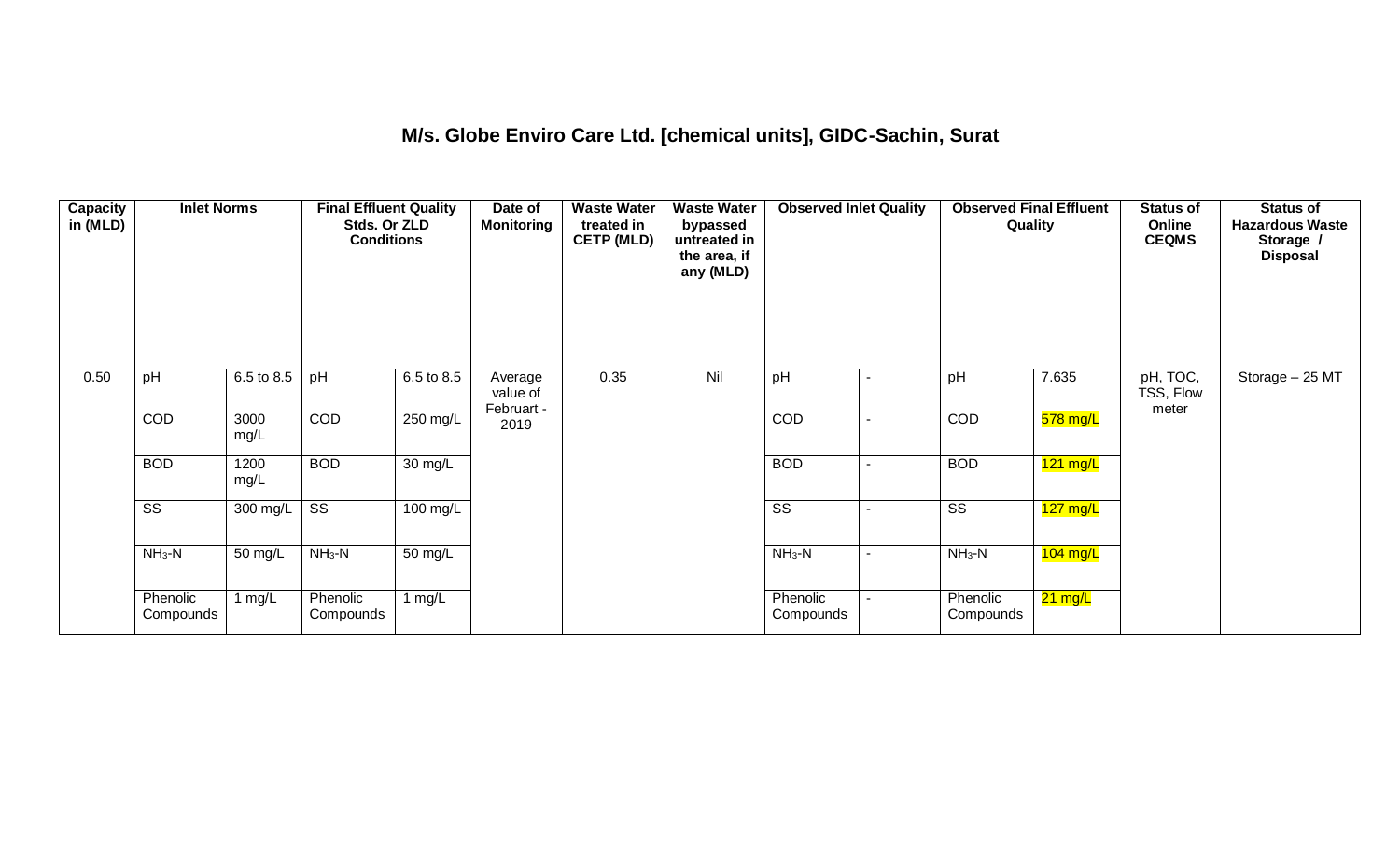### **M/s. Sachin Infra Environment Ltd., GIDC-Sachin, Surat**

| <b>Capacity</b><br>in (MLD) | <b>Inlet Norms</b>    |                  | <b>Final Effluent Quality</b><br>Stds. Or ZLD<br><b>Conditions</b> |             | Date of<br><b>Monitoring</b>      | <b>Waste Water</b><br>treated in<br><b>CETP (MLD)</b> | <b>Waste Water</b><br>bypassed<br>untreated in<br>the area, if<br>any (MLD) | <b>Observed Inlet Quality</b> |             | <b>Observed Final Effluent</b><br>Quality |             | <b>Status of</b><br>Online<br><b>CEQMS</b> | <b>Status of</b><br><b>Hazardous Waste</b><br>Storage /<br><b>Disposal</b> |
|-----------------------------|-----------------------|------------------|--------------------------------------------------------------------|-------------|-----------------------------------|-------------------------------------------------------|-----------------------------------------------------------------------------|-------------------------------|-------------|-------------------------------------------|-------------|--------------------------------------------|----------------------------------------------------------------------------|
| 50                          | pH                    | Not<br>Furnished | pH                                                                 | $6.5 - 8.5$ | Average<br>value of<br>Februart - | 40                                                    | Nil                                                                         | pH                            | 7.28        | pH                                        | 7.705       | pH, Flow<br>Meter, TOC                     | Storage - 900 MT                                                           |
|                             | <b>COD</b>            | 1000<br>mg/L     | <b>COD</b>                                                         | 250 mg/L    | 2019                              |                                                       |                                                                             | COD                           | 1669 mg/L   | COD                                       | 918 mg/L    |                                            |                                                                            |
|                             | <b>BOD</b>            | 400 mg/L         | <b>BOD</b>                                                         | 30 mg/L     |                                   |                                                       |                                                                             | <b>BOD</b>                    | 751 mg/L    | <b>BOD</b>                                | 402 mg/L    |                                            |                                                                            |
|                             | SS                    | 300 mg/L         | SS                                                                 | 100 mg/L    |                                   |                                                       |                                                                             | SS                            | 282 mg/L    | SS                                        | $181$ mg/L  |                                            |                                                                            |
|                             | $NH3-N$               | 50 mg/L          | $NH3-N$                                                            | 50 mg/L     |                                   |                                                       |                                                                             | $NH_3-N$                      | 23 mg/L     | $NH3-N$                                   | 47 mg/L     |                                            |                                                                            |
|                             | Phenolic<br>Compounds | 1 $mg/L$         | Phenolic<br>Compounds                                              | $01$ mg/L   |                                   |                                                       |                                                                             | Phenolic<br>Compounds         | $0.49$ mg/L | Phenolic<br>Compounds                     | $0.43$ mg/L |                                            |                                                                            |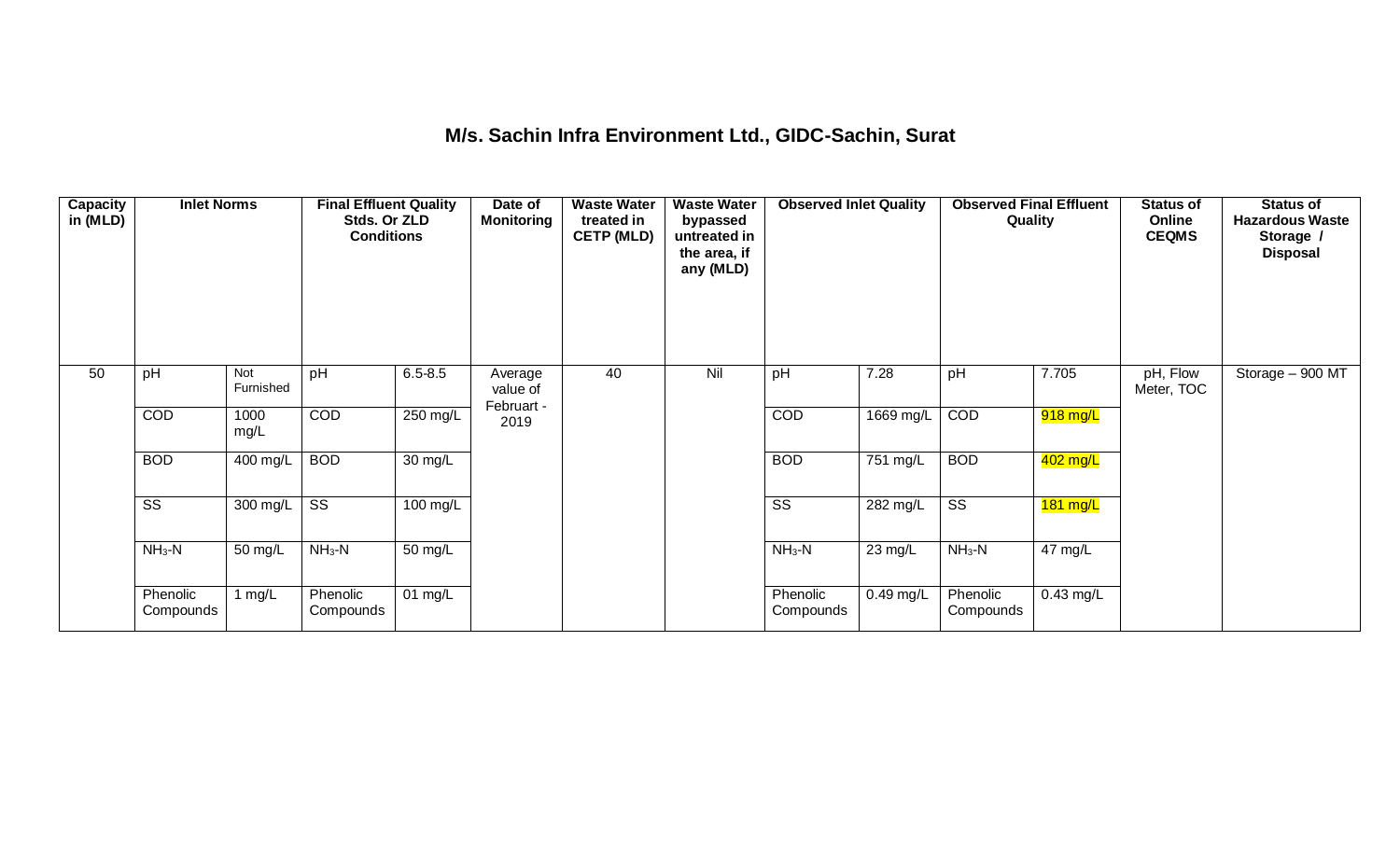# **M/s. Palsana Enviro Protection Ltd., (PEPL), Kadodara, Surat**

| <b>Capacity</b><br>in (MLD) | <b>Inlet Norms</b>    |              | <b>Final Effluent Quality</b><br>Stds. Or ZLD<br><b>Conditions</b> |            | Date of<br><b>Monitoring</b>              | <b>Waste Water</b><br>treated in<br><b>CETP (MLD)</b> | <b>Waste Water</b><br>bypassed<br>untreated in<br>the area, if<br>any (MLD) | <b>Observed Inlet Quality</b> |                | <b>Observed Final Effluent</b><br>Quality |                | <b>Status of</b><br>Online<br><b>CEQMS</b> | <b>Status of</b><br><b>Hazardous Waste</b><br>Storage /<br><b>Disposal</b> |
|-----------------------------|-----------------------|--------------|--------------------------------------------------------------------|------------|-------------------------------------------|-------------------------------------------------------|-----------------------------------------------------------------------------|-------------------------------|----------------|-------------------------------------------|----------------|--------------------------------------------|----------------------------------------------------------------------------|
| 100                         | pH                    | 6.5 to 8.5   | pH                                                                 | 6.5 to 8.5 | No Visit in<br>the month<br>of Februart - | 95                                                    | Nil                                                                         | pH                            |                | pH                                        | $\blacksquare$ | pH, Flow<br>Meter, COD,<br>BOD, TSS        |                                                                            |
|                             | COD                   | 1000<br>mg/L | COD                                                                | 250 mg/L   | 2019                                      |                                                       |                                                                             | COD                           | $\blacksquare$ | COD                                       | $\blacksquare$ |                                            |                                                                            |
|                             | <b>BOD</b>            | 400 mg/L     | <b>BOD</b>                                                         | 30 mg/L    |                                           |                                                       |                                                                             | <b>BOD</b>                    | $\sim$         | <b>BOD</b>                                | $\blacksquare$ |                                            |                                                                            |
|                             | SS                    | 300 mg/L     | SS                                                                 | 100 mg/L   |                                           |                                                       |                                                                             | $\overline{\text{SS}}$        |                | $\overline{\text{ss}}$                    | $\blacksquare$ |                                            |                                                                            |
|                             | $NH3-N$               | 50 mg/L      | $NH3-N$                                                            | 50 mg/L    |                                           |                                                       |                                                                             | $NH3-N$                       | $\sim$         | $NH3-N$                                   | $\blacksquare$ |                                            |                                                                            |
|                             | Phenolic<br>Compounds | 1 $mg/L$     | Phenolic<br>Compounds                                              | 1 $mg/L$   |                                           |                                                       |                                                                             | Phenolic<br>Compounds         | $\blacksquare$ | Phenolic<br>Compounds                     | $\sim$         |                                            |                                                                            |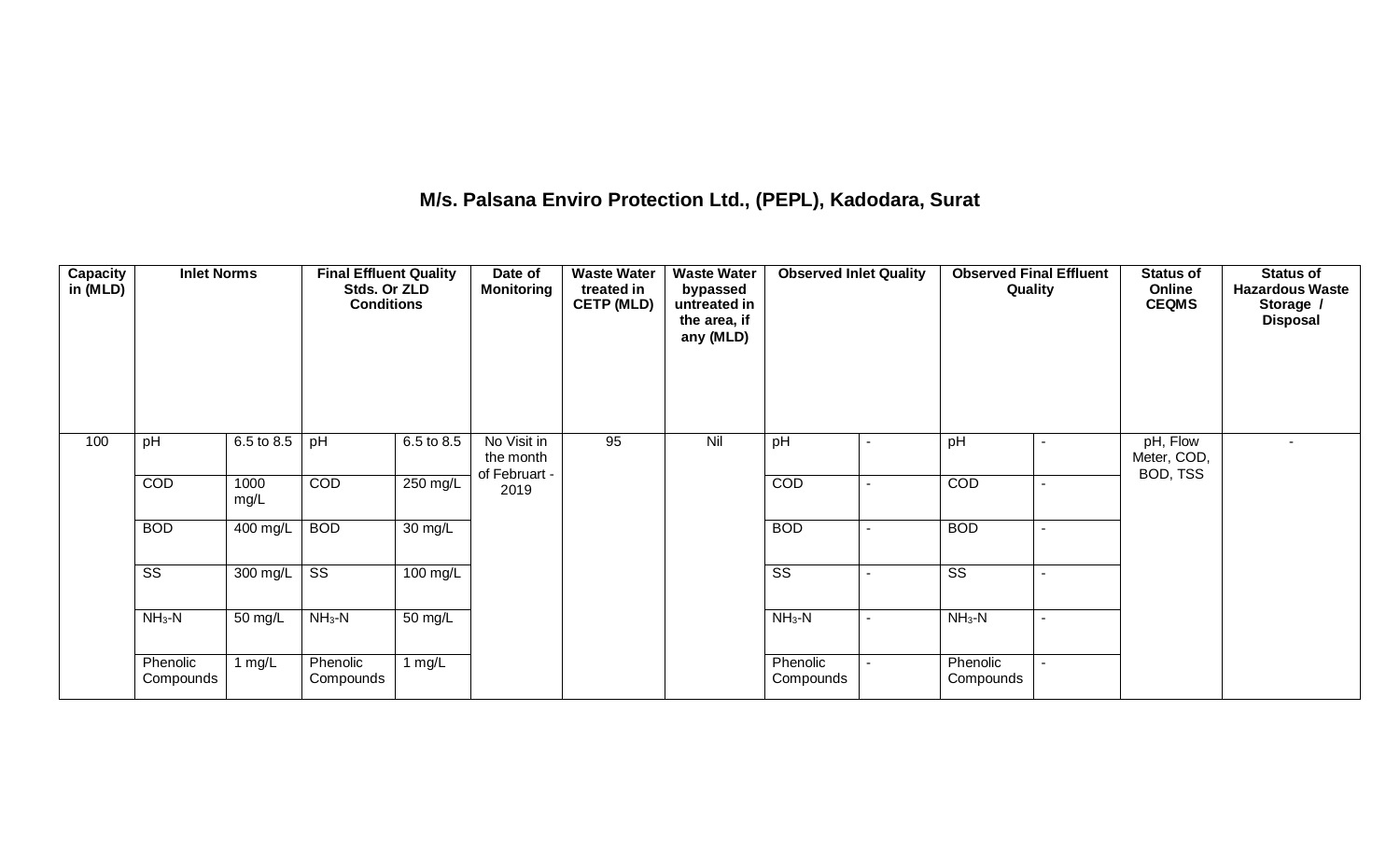#### **M/s. Pandesara Infrastructure Ltd., GIDC- Pandesara, Surat**

| Capacity<br>in (MLD) | <b>Inlet Norms</b>     |              | <b>Final Effluent Quality</b><br>Stds. Or ZLD<br><b>Conditions</b> |                   | Date of<br><b>Monitoring</b>      | <b>Waste Water</b><br>treated in<br><b>CETP (MLD)</b> | <b>Waste Water</b><br>bypassed<br>untreated in<br>the area, if<br>any (MLD) | <b>Observed Inlet Quality</b> |                | <b>Observed Final Effluent</b><br>Quality |            | <b>Status of</b><br>Online<br><b>CEQMS</b> | <b>Status of</b><br><b>Hazardous Waste</b><br>Storage /<br><b>Disposal</b> |
|----------------------|------------------------|--------------|--------------------------------------------------------------------|-------------------|-----------------------------------|-------------------------------------------------------|-----------------------------------------------------------------------------|-------------------------------|----------------|-------------------------------------------|------------|--------------------------------------------|----------------------------------------------------------------------------|
| 100                  | pH                     | $6.5 - 8.5$  | pH                                                                 | $6.5 - 8.5$       | Average<br>value of<br>Februart - | 88                                                    | Nil                                                                         | pH                            | 7.02           | pH                                        | 7.515      | pH, Flow<br>Meter, TOC,<br><b>COD</b>      | Storage - 150 MT                                                           |
|                      | COD                    | 1000<br>mg/L | <b>COD</b>                                                         | 250 mg/L          | 2019                              |                                                       |                                                                             | <b>COD</b>                    | 1136 mg/L      | COD                                       | $716$ mg/L |                                            |                                                                            |
|                      | <b>BOD</b>             | 400 mg/L     | <b>BOD</b>                                                         | $30 \text{ mg/L}$ |                                   |                                                       |                                                                             | <b>BOD</b>                    | 557 mg/L       | <b>BOD</b>                                | $271$ mg/L |                                            |                                                                            |
|                      | $\overline{\text{SS}}$ | 300 mg/L     | $\overline{\text{SS}}$                                             | 100 mg/L          |                                   |                                                       |                                                                             | $\overline{\text{SS}}$        | 228 mg/L       | $\overline{\text{SS}}$                    | 69 mg/L    |                                            |                                                                            |
|                      | $NH3-N$                | 50 mg/L      | $NH3-N$                                                            | 50 mg/L           |                                   |                                                       |                                                                             | $NH3-N$                       | 47 mg/L        | $NH3-N$                                   | 48 mg/L    |                                            |                                                                            |
|                      | Phenolic<br>Compounds  | $01$ mg/L    | Phenolic<br>Compounds                                              | 01 $mg/L$         |                                   |                                                       |                                                                             | Phenolic<br>Compounds         | 01.825<br>mg/L | Phenolic<br>Compounds                     | 4.03 mg/L  |                                            |                                                                            |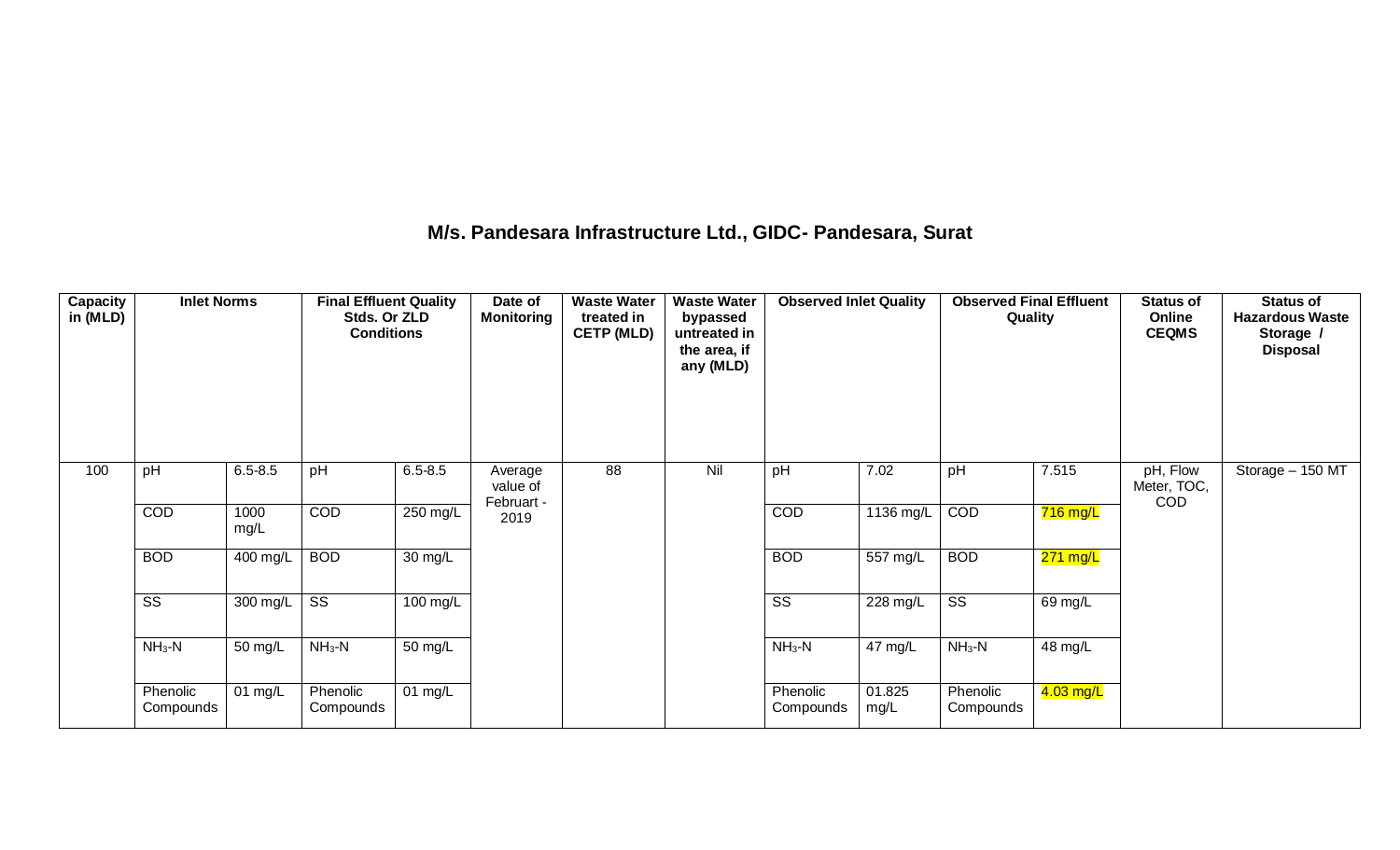## **M/s. Gujarat Eco Textile Park Pvt Ltd, Palsana, Surat**

| Capacity<br>in (MLD) | <b>Inlet Norms</b>     |                          | <b>Final Effluent Quality</b><br>Stds. Or ZLD<br><b>Conditions</b> |             | Date of<br><b>Monitoring</b>              | <b>Waste Water</b><br>treated in<br><b>CETP (MLD)</b> | <b>Waste Water</b><br>bypassed<br>untreated in<br>the area, if<br>any (MLD) | <b>Observed Inlet Quality</b> |                | <b>Observed Final Effluent</b><br>Quality |                          | <b>Status of</b><br>Online<br><b>CEQMS</b> | <b>Status of</b><br><b>Hazardous Waste</b><br>Storage /<br><b>Disposal</b> |
|----------------------|------------------------|--------------------------|--------------------------------------------------------------------|-------------|-------------------------------------------|-------------------------------------------------------|-----------------------------------------------------------------------------|-------------------------------|----------------|-------------------------------------------|--------------------------|--------------------------------------------|----------------------------------------------------------------------------|
| 60                   | pH                     | $6.5 - 8.5$              | pH                                                                 | 6.5 to 8.5  | No Visit in<br>the month<br>of Februart - | 35                                                    | Nil                                                                         | pH                            | $\blacksquare$ | pH                                        |                          | pH, Flow<br>Meter, COD<br>Meter            |                                                                            |
|                      | COD                    | 1000<br>mg/L             | COD                                                                | 250 mg/L    | 2019                                      |                                                       |                                                                             | COD                           | $\sim$         | COD                                       | $\sim$                   | including<br><b>TOC</b>                    |                                                                            |
|                      | <b>BOD</b>             | 400 mg/L                 | <b>BOD</b>                                                         | 100 mg/L    |                                           |                                                       |                                                                             | <b>BOD</b>                    | $\sim$         | <b>BOD</b>                                | $\sim$                   |                                            |                                                                            |
|                      | $\overline{\text{SS}}$ | 300 mg/L                 | $\overline{\text{SS}}$                                             | $<$ 60 mg/L |                                           |                                                       |                                                                             | SS                            | $\blacksquare$ | $\overline{\text{SS}}$                    |                          |                                            |                                                                            |
|                      | $NH3-N$                | 50 mg/L                  | $NH3-N$                                                            | 50 mg/L     |                                           |                                                       |                                                                             | $NH3-N$                       | $\blacksquare$ | $NH3-N$                                   | $\overline{\phantom{a}}$ |                                            |                                                                            |
|                      | Phenolic<br>Compounds  | $\overline{\phantom{a}}$ | Phenolic<br>Compounds                                              | 1 $mg/L$    |                                           |                                                       |                                                                             | Phenolic<br>Compounds         | $\sim$         | Phenolic<br>Compounds                     |                          |                                            |                                                                            |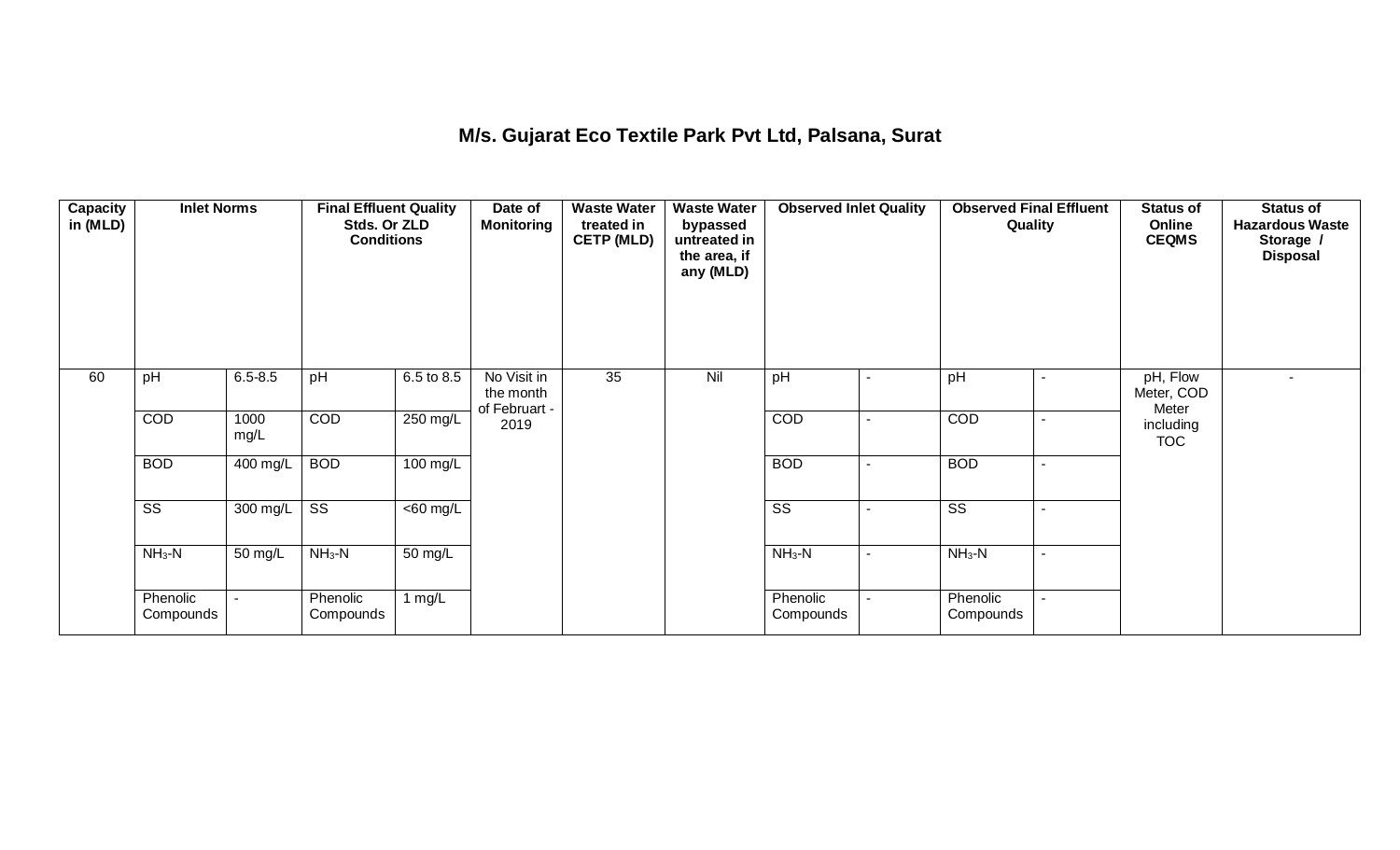#### **M/s. Fairdeal Textile Parks Pvt. Ltd, Kosamaba, Surat**

| Capacity<br>in (MLD) | <b>Inlet Norms</b>     |                          | <b>Final Effluent Quality</b><br>Stds. Or ZLD<br><b>Conditions</b> |             | Date of<br><b>Monitoring</b>              | <b>Waste Water</b><br>treated in<br><b>CETP (MLD)</b> | <b>Waste Water</b><br>bypassed<br>untreated in<br>the area, if<br>any (MLD) | Ob<br>served Inlet Quality |                | <b>Observed Final Effluent</b><br>Quality |                          | <b>Status of</b><br>Online<br><b>CEQMS</b> | Status of<br><b>Hazardous Waste</b><br>Storage /<br><b>Disposal</b> |
|----------------------|------------------------|--------------------------|--------------------------------------------------------------------|-------------|-------------------------------------------|-------------------------------------------------------|-----------------------------------------------------------------------------|----------------------------|----------------|-------------------------------------------|--------------------------|--------------------------------------------|---------------------------------------------------------------------|
| 2.25                 | pH                     |                          | pH                                                                 | 6.5 to 8.5  | No visit in<br>the month<br>of Februart - | 1.00                                                  | Nil                                                                         | pH                         | $\overline{a}$ | pH                                        |                          | pH, Flow<br>Meter                          |                                                                     |
|                      | <b>COD</b>             | 500 mg/L                 | COD                                                                | 100 mg/L    | 2019                                      |                                                       |                                                                             | COD                        | $\blacksquare$ | COD                                       | $\blacksquare$           |                                            |                                                                     |
|                      | <b>BOD</b>             | 200 mg/L                 | <b>BOD</b>                                                         | 30 mg/L     |                                           |                                                       |                                                                             | <b>BOD</b>                 | $\blacksquare$ | <b>BOD</b>                                | $\sim$                   |                                            |                                                                     |
|                      | $\overline{\text{SS}}$ |                          | SS                                                                 | $<$ 60 mg/L |                                           |                                                       |                                                                             | $\overline{\text{SS}}$     | $\blacksquare$ | $\overline{\text{ss}}$                    | $\sim$                   |                                            |                                                                     |
|                      | $NH3-N$                | $\sim$                   | $NH3-N$                                                            | 50 mg/L     |                                           |                                                       |                                                                             | $NH3-N$                    | $\sim$         | $NH3-N$                                   | $\overline{\phantom{a}}$ |                                            |                                                                     |
|                      | Phenolic<br>Compounds  | $\overline{\phantom{a}}$ | Phenolic<br>Compounds                                              | 1 $mg/L$    |                                           |                                                       |                                                                             | Phenolic<br>Compounds      | $\sim$         | Phenolic<br>Compounds                     | $\sim$                   |                                            |                                                                     |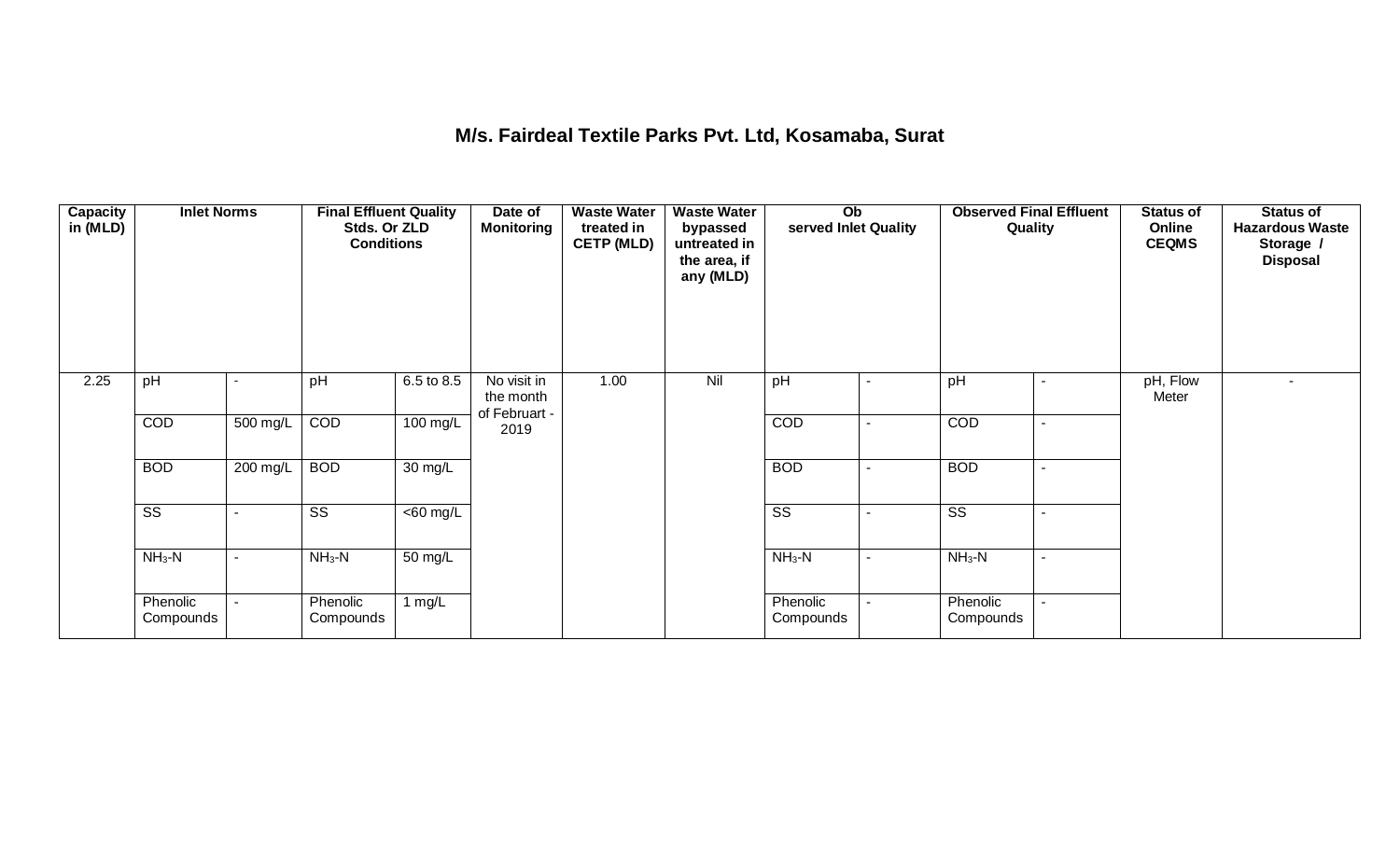# **M/s. New Palsana Industrial Co. Op. Society Ltd., Palsana, Surat**

| <b>Capacity</b><br>in (MLD) | <b>Inlet Norms</b>    |              | <b>Final Effluent Quality</b><br>Stds. Or ZLD<br><b>Conditions</b> |             | Date of<br><b>Monitoring</b>      | <b>Waste Water</b><br>treated in<br><b>CETP (MLD)</b> | <b>Waste Water</b><br>bypassed<br>untreated in<br>the area, if<br>any (MLD) | <b>Observed Inlet Quality</b> |           | <b>Observed Final Effluent</b><br>Quality |            | <b>Status of</b><br>Online<br><b>CEQMS</b> | <b>Status of</b><br><b>Hazardous Waste</b><br>Storage /<br><b>Disposal</b> |
|-----------------------------|-----------------------|--------------|--------------------------------------------------------------------|-------------|-----------------------------------|-------------------------------------------------------|-----------------------------------------------------------------------------|-------------------------------|-----------|-------------------------------------------|------------|--------------------------------------------|----------------------------------------------------------------------------|
| 45                          | pH                    | $6.5 - 8.5$  | pH                                                                 | $6.5 - 8.5$ | Average<br>value of<br>Februart - | 22                                                    | Nil                                                                         | pH                            | 7.67      | pH                                        | 8.05       | pH, Flow<br>meter, COD,<br>BOD, TSS        | Storage - 60 MT                                                            |
|                             | COD                   | 1000<br>mg/L | COD                                                                | 250 mg/L    | 2019                              |                                                       |                                                                             | COD                           | 1461 mg/L | COD                                       | 345 mg/L   |                                            |                                                                            |
|                             | <b>BOD</b>            | 400 mg/L     | <b>BOD</b>                                                         | 30 mg/L     |                                   |                                                       |                                                                             | <b>BOD</b>                    | 763 mg/L  | <b>BOD</b>                                | 87 mg/L    |                                            |                                                                            |
|                             | SS                    | 300 mg/L     | SS                                                                 | $<$ 60 mg/L |                                   |                                                       |                                                                             | $\overline{\text{SS}}$        | 196 mg/L  | $\overline{\text{ss}}$                    | 272 mg/L   |                                            |                                                                            |
|                             | $NH3-N$               | 50 mg/L      | $NH3-N$                                                            | 50 mg/L     |                                   |                                                       |                                                                             | $NH3-N$                       | 39 mg/L   | $NH3-N$                                   | 3 mg/L     |                                            |                                                                            |
|                             | Phenolic<br>Compounds | 1 $mg/L$     | Phenolic<br>Compounds                                              | 1 $mg/L$    |                                   |                                                       |                                                                             | Phenolic<br>Compounds         | 1.30 mg/L | Phenolic<br>Compounds                     | <b>BDL</b> |                                            |                                                                            |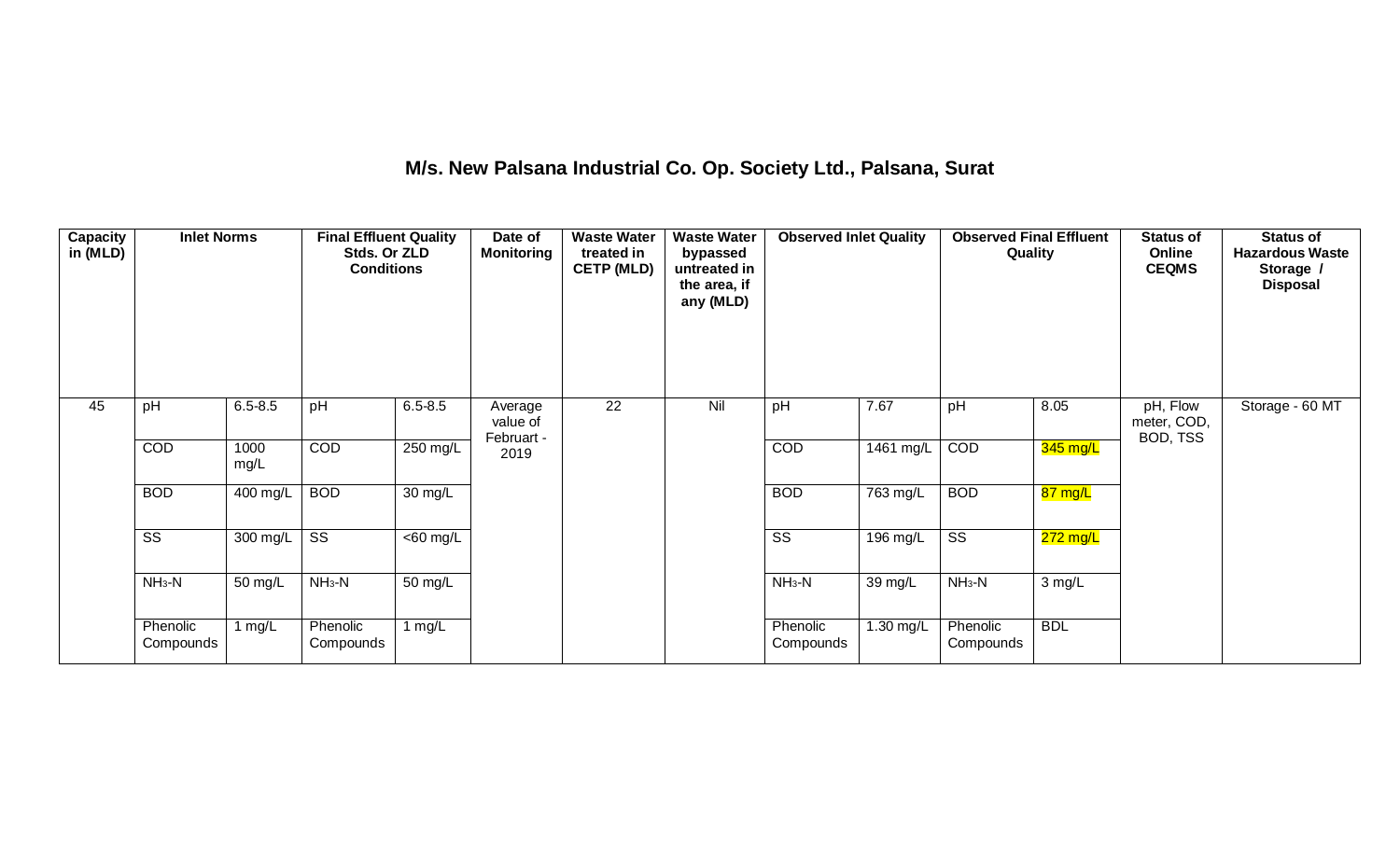## **M/s. Vapi Waste & Effluent Management Co. Ltd, Vapi**

| <b>Capacity</b><br>in (MLD) | <b>Inlet Norms</b>    |              | <b>Final Effluent Quality</b><br>Stds. Or ZLD<br><b>Conditions</b> |             | Date of<br>Monitoring             | <b>Waste Water</b><br>treated in<br><b>CETP (MLD)</b> | <b>Waste Water</b><br>bypassed<br>untreated in<br>the area, if<br>any (MLD) | <b>Observed Inlet Quality</b> |               | <b>Observed Final Effluent</b><br>Quality |            | <b>Status of</b><br>Online<br><b>CEQMS</b> | <b>Status of</b><br><b>Hazardous Waste</b><br>Storage /<br><b>Disposal</b> |
|-----------------------------|-----------------------|--------------|--------------------------------------------------------------------|-------------|-----------------------------------|-------------------------------------------------------|-----------------------------------------------------------------------------|-------------------------------|---------------|-------------------------------------------|------------|--------------------------------------------|----------------------------------------------------------------------------|
| 55                          | pH                    | $6.5 - 8.5$  | 0.                                                                 | $6.5 - 8.5$ | Average<br>value of<br>Februart - | 55                                                    | Nil                                                                         | pH                            | 7.98          | pH                                        | 7.34       | pH, Flow<br>Meter, TOC &<br>DO Meter       | $\overline{a}$                                                             |
|                             | <b>COD</b>            | 1000<br>mg/L | <b>COD</b>                                                         | 250 mg/L    | 2019                              |                                                       |                                                                             | COD                           | $1047$ mg/L   | COD                                       | 260 mg/L   |                                            |                                                                            |
|                             | <b>BOD</b>            | 400 mg/L     | <b>BOD</b>                                                         | 30 mg/L     |                                   |                                                       |                                                                             | <b>BOD</b>                    | 248 mg/L      | <b>BOD</b>                                | 29 mg/L    |                                            |                                                                            |
|                             | SS                    | 300 mg/L     | SS                                                                 | 100 mg/L    |                                   |                                                       |                                                                             | $\overline{\text{ss}}$        | 166 mg/L      | $\overline{\text{ss}}$                    | 63 mg/L    |                                            |                                                                            |
|                             | $NH3-N$               | 50 mg/L      | $NH3-N$                                                            | 50 mg/L     |                                   |                                                       |                                                                             | $NH3-N$                       | 52 mg/L       | $NH3-N$                                   | 43 mg/L    |                                            |                                                                            |
|                             | Phenolic<br>Compounds | 1 $mg/L$     | Phenolic<br>Compounds                                              | 1 $mg/L$    |                                   |                                                       |                                                                             | Phenolic<br>Compounds         | 8.053<br>mg/L | Phenolic<br>Compounds                     | 0.759 mg/L |                                            |                                                                            |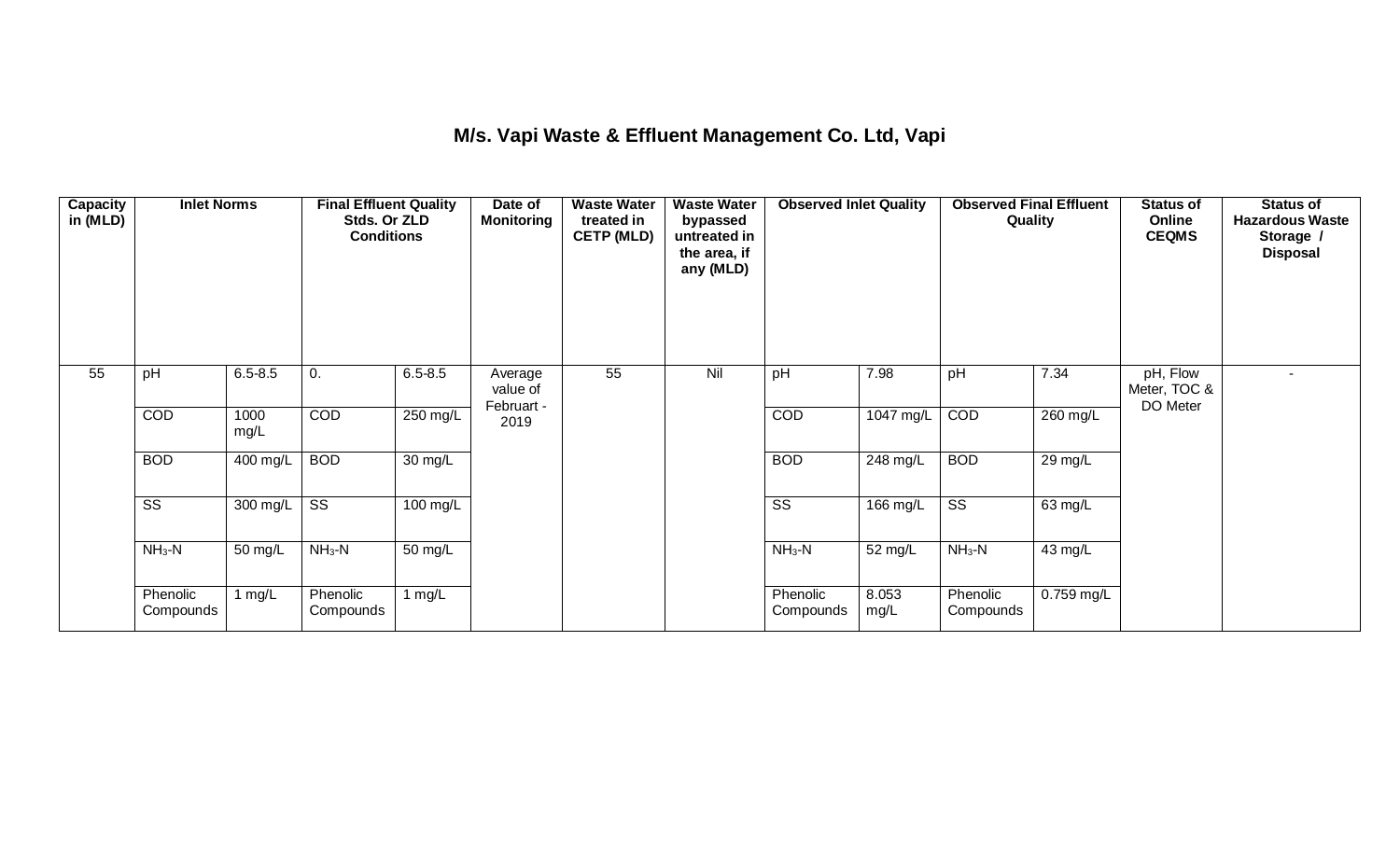### **M/s. Sarigam Clean Initiative (Old Name-Gujarat Industrial Development Corporation), Sarigam**

| Capacity<br>in (MLD) | <b>Inlet Norms</b>                              |              | <b>Final Effluent Quality</b><br>Stds. Or ZLD<br><b>Conditions</b> |             | Date of<br><b>Monitoring</b>      | <b>Waste Water</b><br>treated in<br><b>CETP (MLD)</b> | <b>Waste Water</b><br>bypassed<br>untreated in<br>the area, if<br>any (MLD) | <b>Observed Inlet Quality</b><br>7.75           |               | <b>Observed Final Effluent</b><br>Quality |          | <b>Status of</b><br>Online<br><b>CEQMS</b> | <b>Status of</b><br><b>Hazardous Waste</b><br>Storage /<br><b>Disposal</b> |
|----------------------|-------------------------------------------------|--------------|--------------------------------------------------------------------|-------------|-----------------------------------|-------------------------------------------------------|-----------------------------------------------------------------------------|-------------------------------------------------|---------------|-------------------------------------------|----------|--------------------------------------------|----------------------------------------------------------------------------|
| 12.5                 | pH                                              | $6.5 - 8.5$  | pH                                                                 | $6.5 - 8.5$ | Average<br>value of<br>Februart - | 8.5                                                   | Nil                                                                         | pH                                              |               | pH                                        | 8.12     | Flow Meter,<br>TOC meter                   | Storage - 450 MT                                                           |
|                      | COD                                             | 1000<br>mg/L | COD                                                                | $250$ mg/L  | 2019                              |                                                       |                                                                             | COD                                             | 707 mg/L      | COD                                       | 147 mg/L |                                            |                                                                            |
|                      | BOD <sub>(3</sub><br>days at<br>$27^{\circ}C$ ) | 400 mg/L     | BOD <sub>(3</sub><br>days at<br>$27^{\circ}C$ )                    | 100 mg/L    |                                   |                                                       |                                                                             | BOD <sub>(3</sub><br>days at<br>$27^{\circ}C$ ) | 177 mg/L      | BOD (3 days<br>at $27^{\circ}$ C)         | 18 mg/L  |                                            |                                                                            |
|                      | SS                                              | 300 mg/L     | SS                                                                 | 100 mg/L    |                                   |                                                       |                                                                             | SS                                              | 108 mg/L      | SS                                        | 33 mg/L  |                                            |                                                                            |
|                      | $NH3-N$                                         | 50 mg/L      | $NH3-N$                                                            | 50 mg/L     |                                   |                                                       |                                                                             | $NH3-N$                                         | 4 mg/L        | $NH3-N$                                   | 3 mg/L   |                                            |                                                                            |
|                      | Phenolic<br>Compounds                           | 1 $mg/L$     | Phenolic<br>Compounds                                              | 1 $mg/L$    |                                   |                                                       |                                                                             | Phenolic<br>Compounds                           | 0.877<br>mg/L | Phenolic<br>Compounds                     | 0.321    |                                            |                                                                            |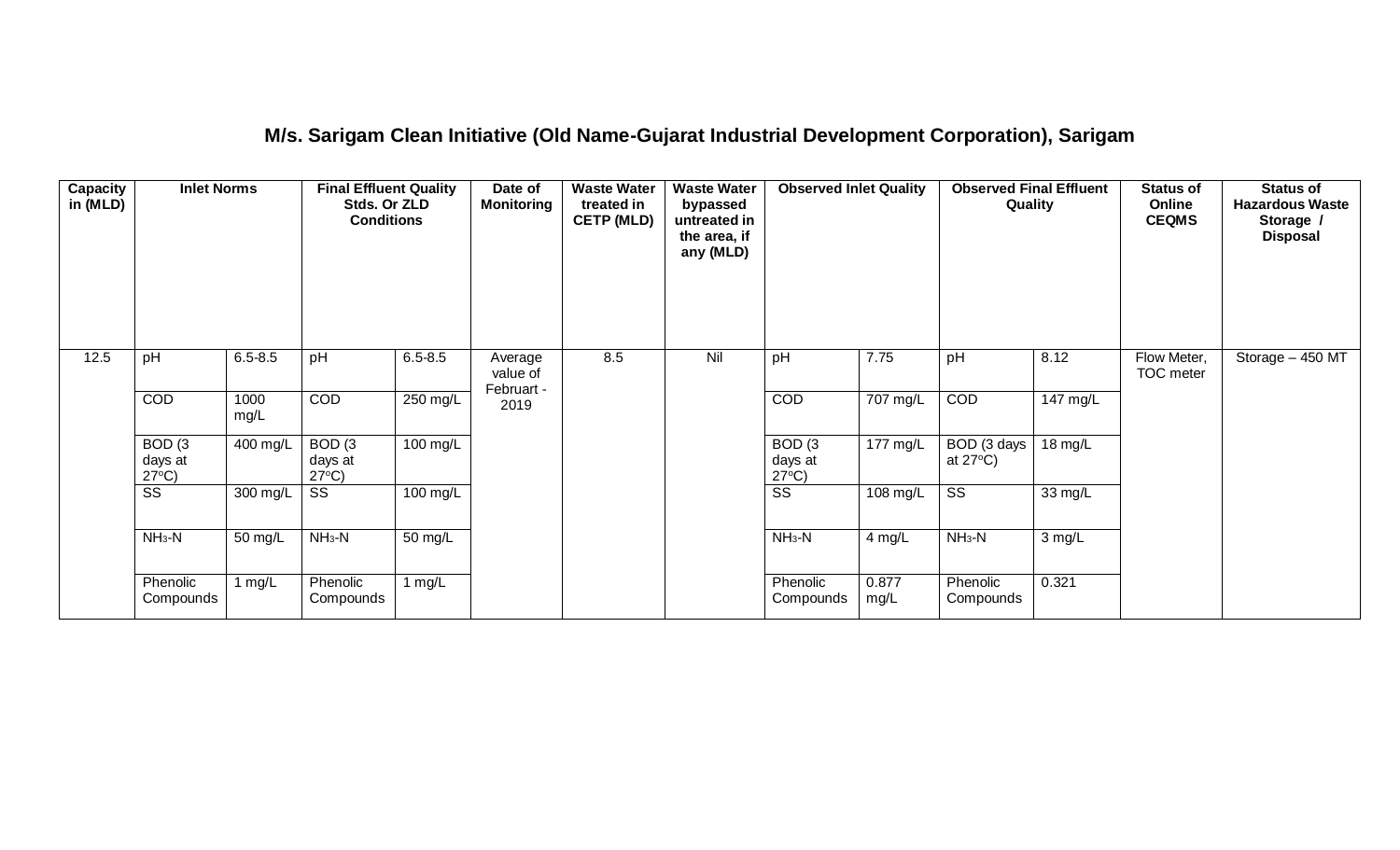# **M/s. Bhatgam Washing Ghat Suddhikaran Yojana Pvt. Ltd., Bhatgam, Rajkot**

| Capacity<br>in (MLD) | <b>Inlet Norms</b>                       |              | <b>Final Effluent Quality</b><br>Stds. Or ZLD<br><b>Conditions</b> |                    | Date of<br><b>Monitoring</b>     | <b>Waste Water</b><br>treated in<br><b>CETP (MLD)</b> | <b>Waste Water</b><br>bypassed<br>untreated in<br>the area, if<br>any (MLD) | <b>Observed Inlet Quality</b> |             | <b>Observed Final Effluent</b><br>Quality |            | <b>Status of</b><br>Online<br><b>CEQMS</b> | <b>Status of</b><br><b>Hazardous Waste</b><br>Storage /<br><b>Disposal</b> |
|----------------------|------------------------------------------|--------------|--------------------------------------------------------------------|--------------------|----------------------------------|-------------------------------------------------------|-----------------------------------------------------------------------------|-------------------------------|-------------|-------------------------------------------|------------|--------------------------------------------|----------------------------------------------------------------------------|
| 30                   | pH                                       | $10.5 - 12$  | pH                                                                 | $6.5 - 9$          | Average<br>value of<br>Februart- | 6.00                                                  | Nil                                                                         | pH                            | 10.99       | pH                                        | 8.87       | pH, Flow<br>meter, SS,<br>Color, MLSS,     | Storage - 120 MT                                                           |
|                      | COD                                      | 1000<br>mg/L | COD                                                                | $100 \text{ mg/L}$ | 2019                             |                                                       |                                                                             | COD                           | $1329$ mg/L | COD                                       | 462 mg/L   | <b>COD</b>                                 |                                                                            |
|                      | <b>BOD</b>                               | 350 mg/L     | <b>BOD</b>                                                         | 30 mg/L            |                                  |                                                       |                                                                             | <b>BOD</b>                    | 213 mg/L    | <b>BOD</b>                                | $54$ mg/L  |                                            |                                                                            |
|                      | $\overline{\text{SS}}$                   | 2000<br>mg/L | $\overline{\text{ss}}$                                             | 100 mg/L           |                                  |                                                       |                                                                             | $\overline{\text{SS}}$        | 610 mg/L    | $\overline{\text{SS}}$                    | $170$ mg/L |                                            |                                                                            |
|                      | $NH3-N$<br>$NH3-N$<br>75 mg/L<br>50 mg/L |              |                                                                    | $NH3-N$            | 140 mg/L                         | $NH3-N$                                               | 0.280 mg/L                                                                  |                               |             |                                           |            |                                            |                                                                            |
|                      | Phenolic<br>Compounds                    | 5 mg/L       | Phenolic<br>Compounds                                              | 1 $mg/L$           |                                  |                                                       |                                                                             | Phenolic<br>Compounds         |             | Phenolic<br>Compounds                     |            |                                            |                                                                            |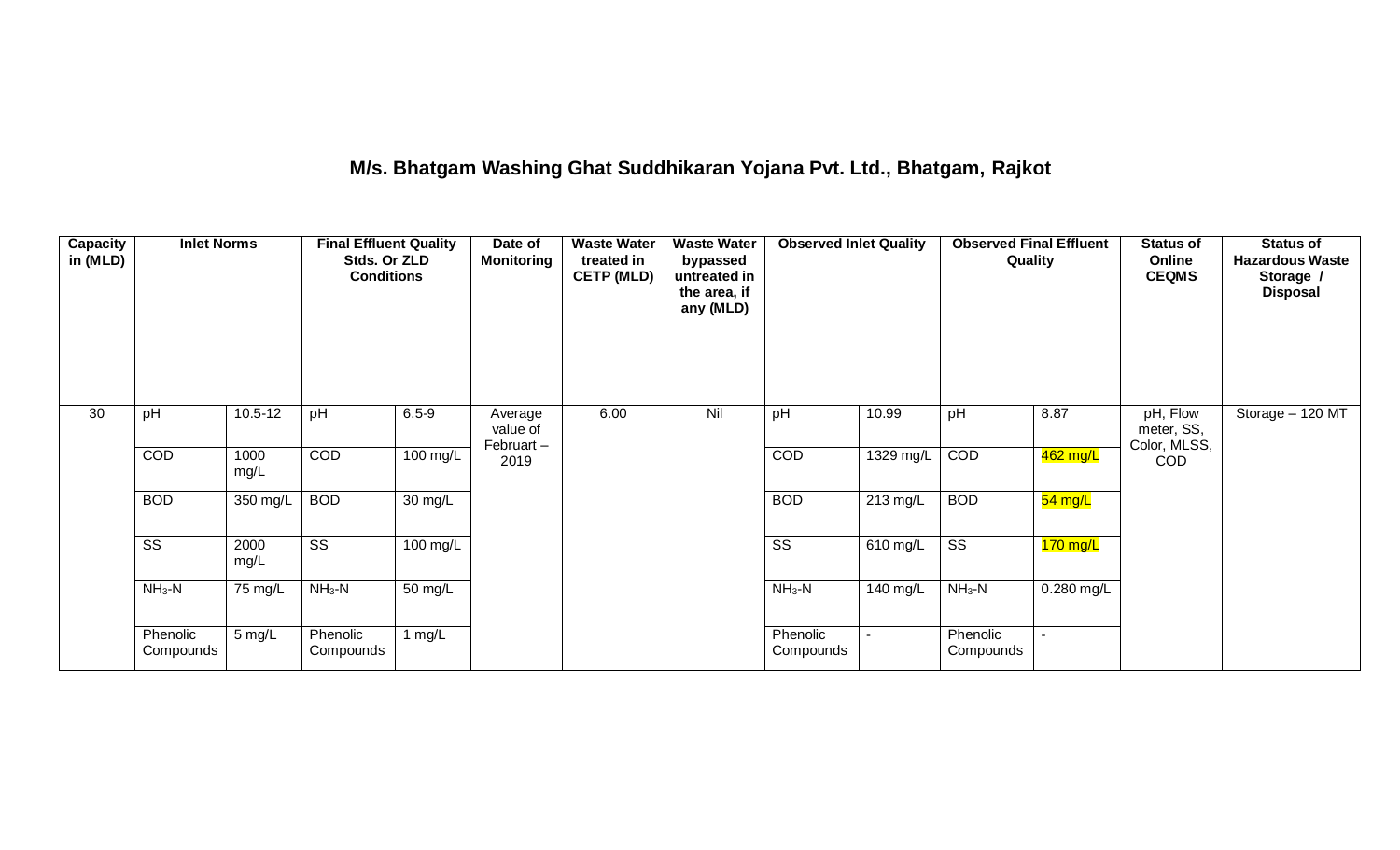### **M/s. Jetpur Dyeing & Printing Association, Jetpur, Rajkot**

| Capacity<br>in (MLD) | <b>Inlet Norms</b>     |               | <b>Final Effluent Quality</b><br>Stds. Or ZLD<br><b>Conditions</b> |           | Date of<br><b>Monitoring</b>      | <b>Waste Water</b><br>treated in<br><b>CETP (MLD)</b> | <b>Waste Water</b><br>bypassed<br>untreated in<br>the area, if<br>any (MLD) | <b>Observed Inlet Quality</b> |               | <b>Observed Final Effluent</b><br>Quality |                | <b>Status of</b><br>Online<br><b>CEQMS</b> | <b>Status of</b><br><b>Hazardous Waste</b><br>Storage /<br><b>Disposal</b> |
|----------------------|------------------------|---------------|--------------------------------------------------------------------|-----------|-----------------------------------|-------------------------------------------------------|-----------------------------------------------------------------------------|-------------------------------|---------------|-------------------------------------------|----------------|--------------------------------------------|----------------------------------------------------------------------------|
| 10.00                | pH                     | $10.5 - 12.0$ | pH                                                                 | $6.5 - 9$ | Average<br>value of<br>Februart - | 7.00                                                  | Nil                                                                         | pH                            | 9.135         | pH                                        | $\sim$         | pH, Flow<br>meter                          | $\blacksquare$                                                             |
|                      | COD                    | 1000<br>mg/L  | COD                                                                | 250 mg/L  | 2019                              |                                                       |                                                                             | <b>COD</b>                    | 2091 mg/L     | COD                                       | $\blacksquare$ |                                            |                                                                            |
|                      | <b>BOD</b>             | 350 mg/L      | <b>BOD</b>                                                         | 100 mg/L  |                                   |                                                       |                                                                             | <b>BOD</b>                    | 646 mg/L      | <b>BOD</b>                                | $\sim$         |                                            |                                                                            |
|                      | $\overline{\text{SS}}$ | 2000<br>mg/L  | SS                                                                 | 100 mg/L  |                                   |                                                       |                                                                             | $\overline{\text{ss}}$        | 422 mg/L      | $\overline{\text{ss}}$                    | $\blacksquare$ |                                            |                                                                            |
|                      | $NH3-N$                | 75 mg/L       | $NH3-N$                                                            | 50 mg/L   |                                   |                                                       |                                                                             | $NH_3-N$                      | 20.20<br>mg/L | $NH3-N$                                   | $\sim$         |                                            |                                                                            |
|                      | Phenolic<br>Compounds  | 5 mg/L        | Phenolic<br>Compounds                                              | 1 $mg/L$  |                                   |                                                       |                                                                             | Phenolic<br>Compounds         |               | Phenolic<br>Compounds                     | $\sim$         |                                            |                                                                            |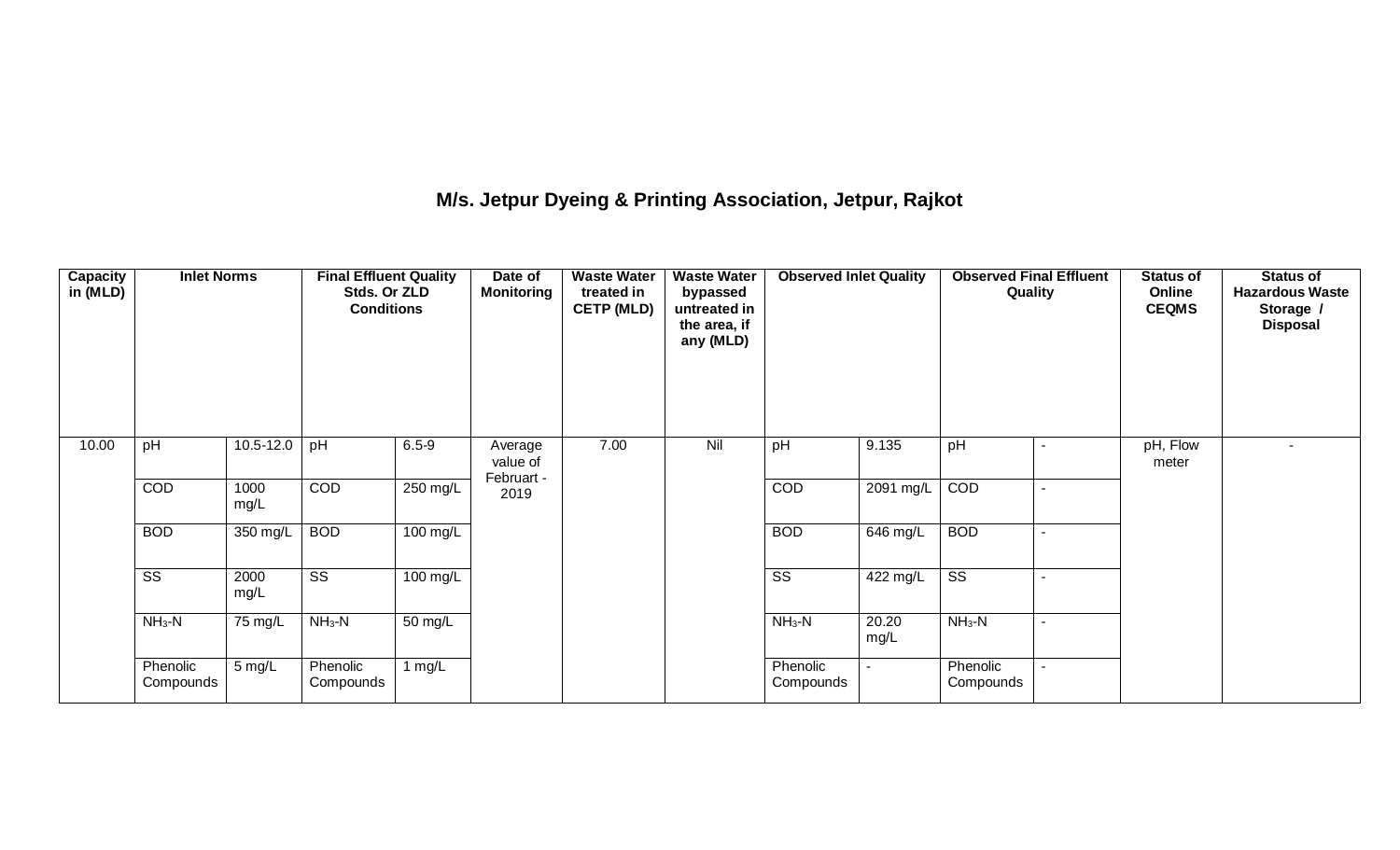### **M/s. Shri Dhareshwar GIDC Vistar Association,Dhareshwar, Rajkot**

| Capacity<br>in (MLD) | <b>Inlet Norms</b>     |              | <b>Final Effluent Quality</b><br>Stds. Or ZLD<br><b>Conditions</b> |          | Date of<br><b>Monitoring</b>              | <b>Waste Water</b><br>treated in<br><b>CETP (MLD)</b> | <b>Waste Water</b><br>bypassed<br>untreated in<br>the area, if<br>any (MLD) | <b>Observed Inlet Quality</b> |                          | <b>Observed Final Effluent</b><br>Quality |                          | <b>Status of</b><br>Online<br><b>CEQMS</b> | <b>Status of</b><br><b>Hazardous Waste</b><br>Storage /<br><b>Disposal</b> |
|----------------------|------------------------|--------------|--------------------------------------------------------------------|----------|-------------------------------------------|-------------------------------------------------------|-----------------------------------------------------------------------------|-------------------------------|--------------------------|-------------------------------------------|--------------------------|--------------------------------------------|----------------------------------------------------------------------------|
| 0.09                 | pH                     | $10.5 - 12$  | pH                                                                 | 6.5 to 9 | No visit in<br>the month<br>of Februart - | 0.07                                                  | Nil                                                                         | pH                            | $\sim$                   | pH                                        | $\sim$                   | pH, Flow<br>Meter                          | $\sim$                                                                     |
|                      | <b>COD</b>             | 1000<br>mg/L | COD                                                                | 100 mg/L | 2019                                      |                                                       |                                                                             | COD                           | $\overline{\phantom{a}}$ | COD                                       | $\overline{\phantom{a}}$ |                                            |                                                                            |
|                      | <b>BOD</b>             | 350 mg/L     | <b>BOD</b>                                                         | 30 mg/L  |                                           |                                                       |                                                                             | <b>BOD</b>                    | $\sim$                   | <b>BOD</b>                                | $\sim$                   |                                            |                                                                            |
|                      | $\overline{\text{ss}}$ | 2000<br>mg/L | $\overline{\text{ss}}$                                             | 100 mg/L |                                           |                                                       |                                                                             | $\overline{\text{ss}}$        | $\blacksquare$           | $\overline{\text{ss}}$                    | $\overline{\phantom{a}}$ |                                            |                                                                            |
|                      | $NH3-N$                | 75 mg/L      | $NH3-N$                                                            | 50 mg/L  |                                           |                                                       |                                                                             | $NH3-N$                       | $\sim$                   | $NH3-N$                                   | $\sim$                   |                                            |                                                                            |
|                      | Phenolic<br>Compounds  | 5 mg/L       | Phenolic<br>Compounds                                              | 1 $mg/L$ |                                           |                                                       |                                                                             | Phenolic<br>Compounds         |                          | Phenolic<br>Compounds                     | $\sim$                   |                                            |                                                                            |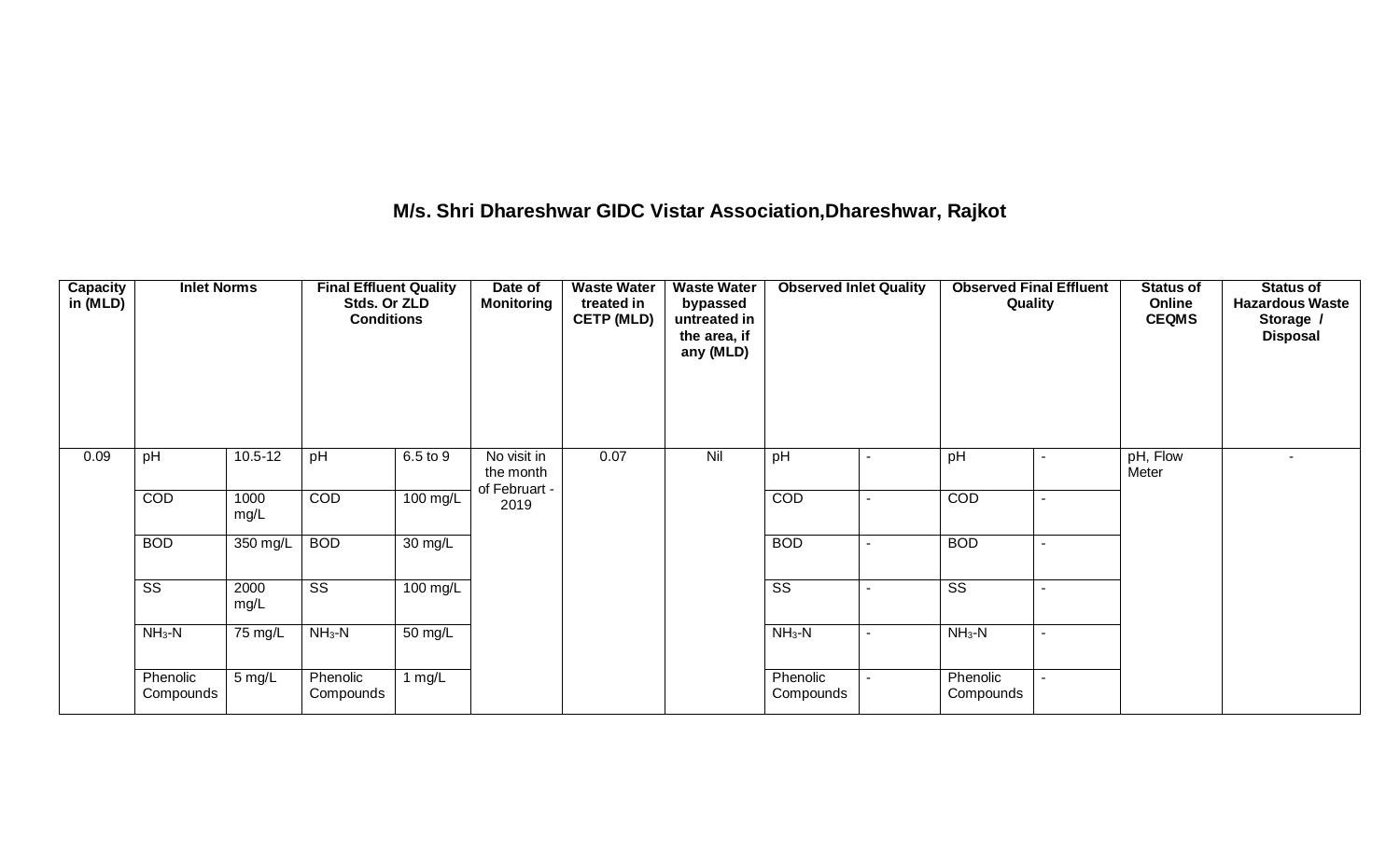# **M/s. Jay Khodiyar Enviro-Technologies Pvt. Ltd., Rajkot**

| Capacity<br>in (MLD) | <b>Inlet Norms</b>    |          | <b>Final Effluent Quality</b><br>Stds. Or ZLD<br><b>Conditions</b> |            | Date of<br><b>Monitoring</b>      | <b>Waste Water</b><br>treated in<br><b>CETP (MLD)</b> | <b>Waste Water</b><br>bypassed<br>untreated in<br>the area, if<br>any (MLD) | <b>Observed Inlet Quality</b> |            | <b>Observed Final Effluent</b><br>Quality |              | <b>Status of</b><br>Online<br><b>CEQMS</b> | <b>Status of</b><br><b>Hazardous Waste</b><br>Storage /<br><b>Disposal</b> |
|----------------------|-----------------------|----------|--------------------------------------------------------------------|------------|-----------------------------------|-------------------------------------------------------|-----------------------------------------------------------------------------|-------------------------------|------------|-------------------------------------------|--------------|--------------------------------------------|----------------------------------------------------------------------------|
| 0.025                | pH                    | Up to 5  | pH                                                                 | 6.5 to 8.5 | Average<br>value of<br>Februart - | 0.007                                                 | Nil                                                                         | pH                            | 1.40       | pH                                        | 7.30         | ۰                                          | Disposal - 10 MT                                                           |
|                      | COD                   | 250 mg/L | COD                                                                | 100 mg/L   | 2019                              |                                                       |                                                                             | COD                           | 64 mg/L    | COD                                       | 10 mg/L      |                                            |                                                                            |
|                      | <b>BOD</b>            | 100 mg/L | <b>BOD</b>                                                         | 30 mg/L    |                                   |                                                       |                                                                             | <b>BOD</b>                    | 14 mg/L    | <b>BOD</b>                                | 3 mg/L       |                                            |                                                                            |
|                      | SS                    | 250 mg/L | $\overline{\text{ss}}$                                             | 100 mg/L   |                                   |                                                       |                                                                             | $\overline{\text{SS}}$        | 56 mg/L    | $\overline{\text{SS}}$                    | 94 mg/L      |                                            |                                                                            |
|                      | $NH3-N$               | $\sim$   | $NH3-N$                                                            | 50 mg/L    |                                   |                                                       |                                                                             | $NH3-N$                       | 8 mg/L     | $NH3-N$                                   | $0.558$ mg/L |                                            |                                                                            |
|                      | Phenolic<br>Compounds | $\sim$   | Phenolic<br>Compounds                                              | 1 $mg/L$   |                                   |                                                       |                                                                             | Phenolic<br>Compounds         | <b>BDL</b> | Phenolic<br>Compounds                     | <b>BDL</b>   |                                            |                                                                            |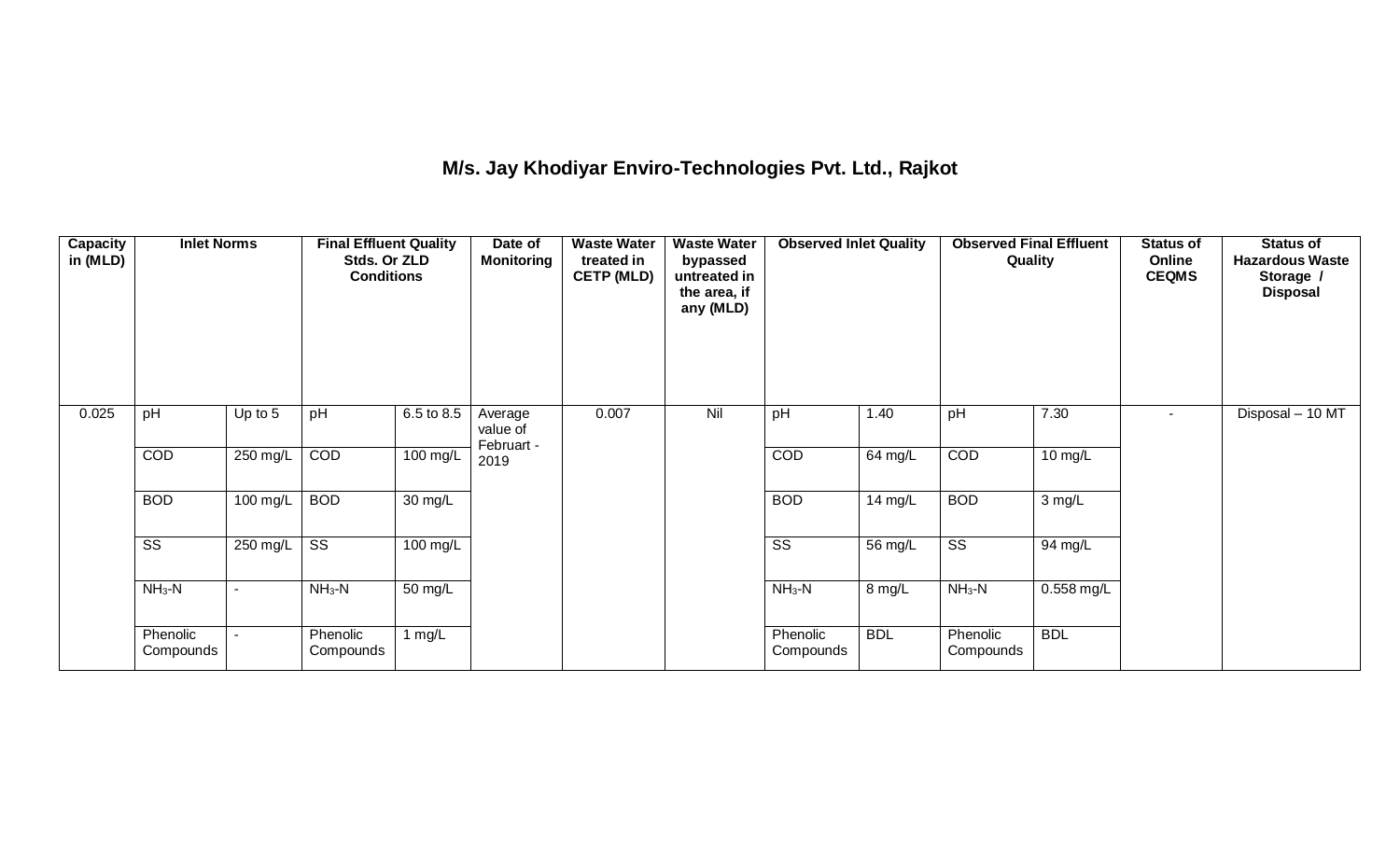#### **M/s. Kalol GIDC Industries Association, Kadi, Gandhinagar**

| Capacity<br>in (MLD) | <b>Inlet Norms</b>     |              | <b>Final Effluent Quality</b><br>Stds. Or ZLD<br><b>Conditions</b> |            | Date of<br><b>Monitoring</b>      | <b>Waste Water</b><br>treated in<br><b>CETP (MLD)</b> | bypassed<br>untreated in<br>the area, if<br>any (MLD)<br>Nil | <b>Observed Inlet Quality</b> |          | <b>Observed Final Effluent</b><br>Quality |             | <b>Status of</b><br>Online<br><b>CEQMS</b> | <b>Status of</b><br><b>Hazardous Waste</b><br>Storage /<br><b>Disposal</b> |
|----------------------|------------------------|--------------|--------------------------------------------------------------------|------------|-----------------------------------|-------------------------------------------------------|--------------------------------------------------------------|-------------------------------|----------|-------------------------------------------|-------------|--------------------------------------------|----------------------------------------------------------------------------|
| 0.40                 | pH                     | 6.5 to 8.5   | pH                                                                 | 6.5 to 8.5 | Average<br>value of<br>Februart - | 0.35                                                  |                                                              | pH                            | 7.7      | pH                                        | 7.31        | $\sim$                                     | Disposal - 25 MT                                                           |
|                      | COD                    | 2000<br>mg/L | <b>COD</b>                                                         | 250 mg/L   | 2019                              |                                                       |                                                              | <b>COD</b>                    | 561 mg/L | COD                                       | 384 mg/L    |                                            |                                                                            |
|                      | <b>BOD</b>             | 700 mg/L     | <b>BOD</b>                                                         | 100 mg/L   |                                   |                                                       |                                                              | <b>BOD</b>                    | 165 mg/L | <b>BOD</b>                                | 62 mg/L     |                                            |                                                                            |
|                      | $\overline{\text{ss}}$ |              | SS                                                                 | 100 mg/L   |                                   |                                                       |                                                              | $\overline{\text{ss}}$        |          | $\overline{\text{ss}}$                    | 92 mg/L     |                                            |                                                                            |
|                      | $NH3-N$                | 50 mg/L      | $NH3-N$                                                            | 50 mg/L    |                                   |                                                       |                                                              | $NH3-N$                       | 3 mg/L   | $NH3-N$                                   | 8 mg/L      |                                            |                                                                            |
|                      | Phenolic<br>Compounds  | $\sim$       | Phenolic<br>Compounds                                              | 1 $mg/L$   |                                   |                                                       |                                                              | Phenolic<br>Compounds         |          | Phenolic<br>Compounds                     | $0.09$ mg/L |                                            |                                                                            |